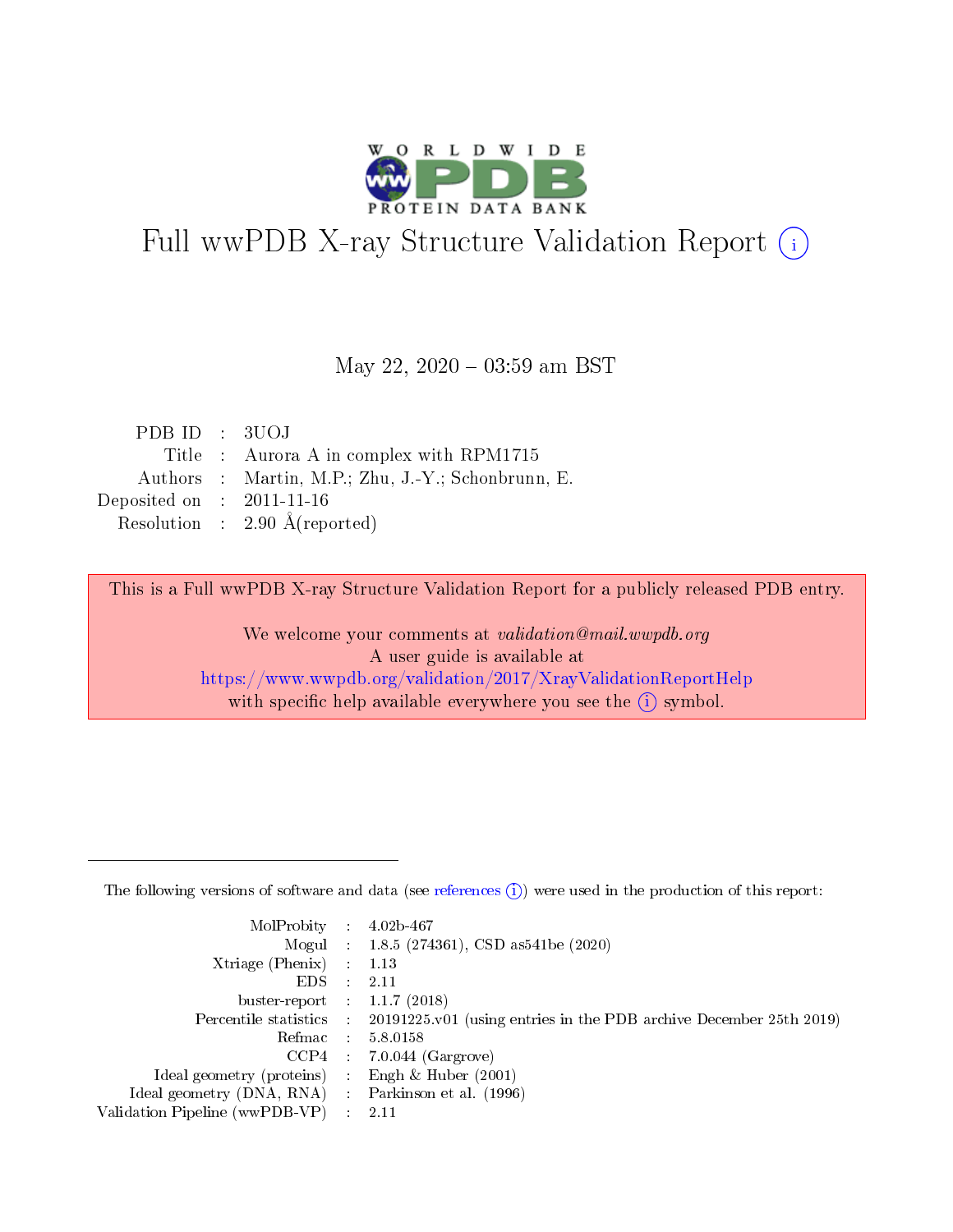# 1 [O](https://www.wwpdb.org/validation/2017/XrayValidationReportHelp#overall_quality)verall quality at a glance  $(i)$

The following experimental techniques were used to determine the structure: X-RAY DIFFRACTION

The reported resolution of this entry is 2.90 Å.

Percentile scores (ranging between 0-100) for global validation metrics of the entry are shown in the following graphic. The table shows the number of entries on which the scores are based.



| Metric                | Whole archive<br>$(\#\mathrm{Entries})$ | Similar resolution<br>$(\#\text{Entries},\,\text{resolution}\,\,\text{range}(\textup{\AA}))$ |
|-----------------------|-----------------------------------------|----------------------------------------------------------------------------------------------|
| $R_{free}$            | 130704                                  | $1957(2.90-2.90)$                                                                            |
| Clashscore            | 141614                                  | $2172(2.90-2.90)$                                                                            |
| Ramachandran outliers | 138981                                  | $2115(2.90-2.90)$                                                                            |
| Sidechain outliers    | 138945                                  | $2117(2.90-2.90)$                                                                            |
| RSRZ outliers         | 127900                                  | $1906(2.90-2.90)$                                                                            |

The table below summarises the geometric issues observed across the polymeric chains and their fit to the electron density. The red, orange, yellow and green segments on the lower bar indicate the fraction of residues that contain outliers for  $>=3, 2, 1$  and 0 types of geometric quality criteria respectively. A grey segment represents the fraction of residues that are not modelled. The numeric value for each fraction is indicated below the corresponding segment, with a dot representing fractions <=5% The upper red bar (where present) indicates the fraction of residues that have poor fit to the electron density. The numeric value is given above the bar.

| Mol | Chain | Length | Quality of chain |     |                    |  |
|-----|-------|--------|------------------|-----|--------------------|--|
|     |       | 279    | 3%<br>39%        | 50% | $\cdot$ $\cdot$ 6% |  |
|     |       | 970    | 3%<br>42%        | 47% | 6%<br>5%           |  |

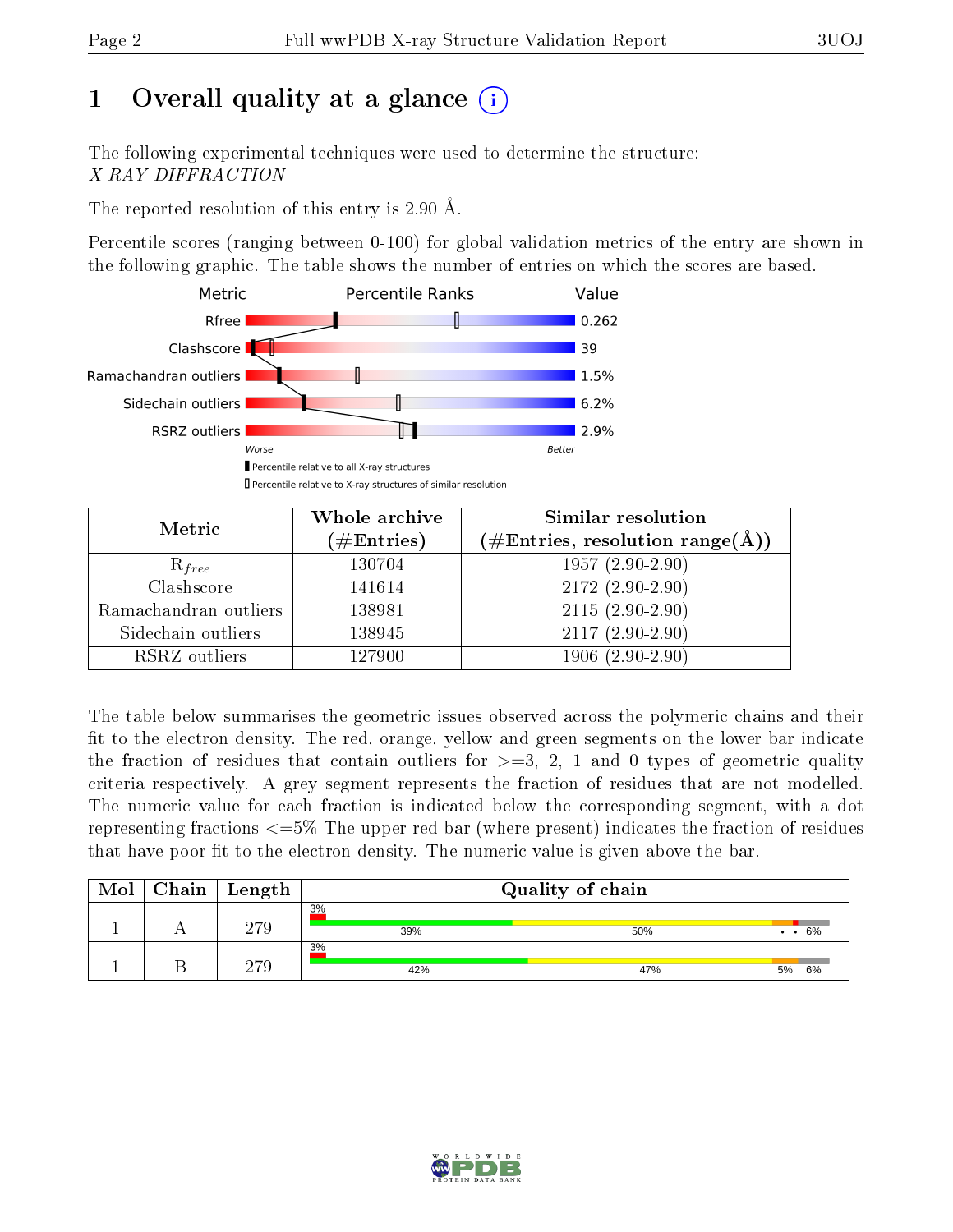# 2 Entry composition (i)

There are 3 unique types of molecules in this entry. The entry contains 4394 atoms, of which 0 are hydrogens and 0 are deuteriums.

In the tables below, the ZeroOcc column contains the number of atoms modelled with zero occupancy, the AltConf column contains the number of residues with at least one atom in alternate conformation and the Trace column contains the number of residues modelled with at most 2 atoms.

Molecule 1 is a protein called Aurora kinase A.

| Mol | Chain   Residues | Atoms |                |           |  | $\rm ZeroOcc$   AltConf   Trace |  |  |
|-----|------------------|-------|----------------|-----------|--|---------------------------------|--|--|
|     | 263              | Total |                |           |  |                                 |  |  |
|     |                  | 2158  | 1386 380 386 6 |           |  |                                 |  |  |
|     | 263              |       | Total C        |           |  |                                 |  |  |
|     |                  | 2158  | 1386           | 380 386 6 |  |                                 |  |  |

There are 2 discrepancies between the modelled and reference sequences:

| Chain | Residue | Modelled | Actual | Comment             | <b>Reference</b> |
|-------|---------|----------|--------|---------------------|------------------|
|       | 287     | ASP      | THR    | ENGINEERED MUTATION | - UNP 014965     |
|       | 287     | A S D    | THR    | ENGINEERED MUTATION | - UNP-014965     |

• Molecule 2 is 4-({4-[(2-cyanophenyl)amino]pyrimidin-2-yl}amino)benzoic acid (three-letter code:  $0C5$ ) (formula:  $C_{18}H_{13}N_5O_2$ ).



| Mol | $\mid$ Chain $\mid$ Residues | Atoms     |  |  | $ZeroOcc \mid AltConf$ |  |
|-----|------------------------------|-----------|--|--|------------------------|--|
|     |                              | Total C N |  |  |                        |  |

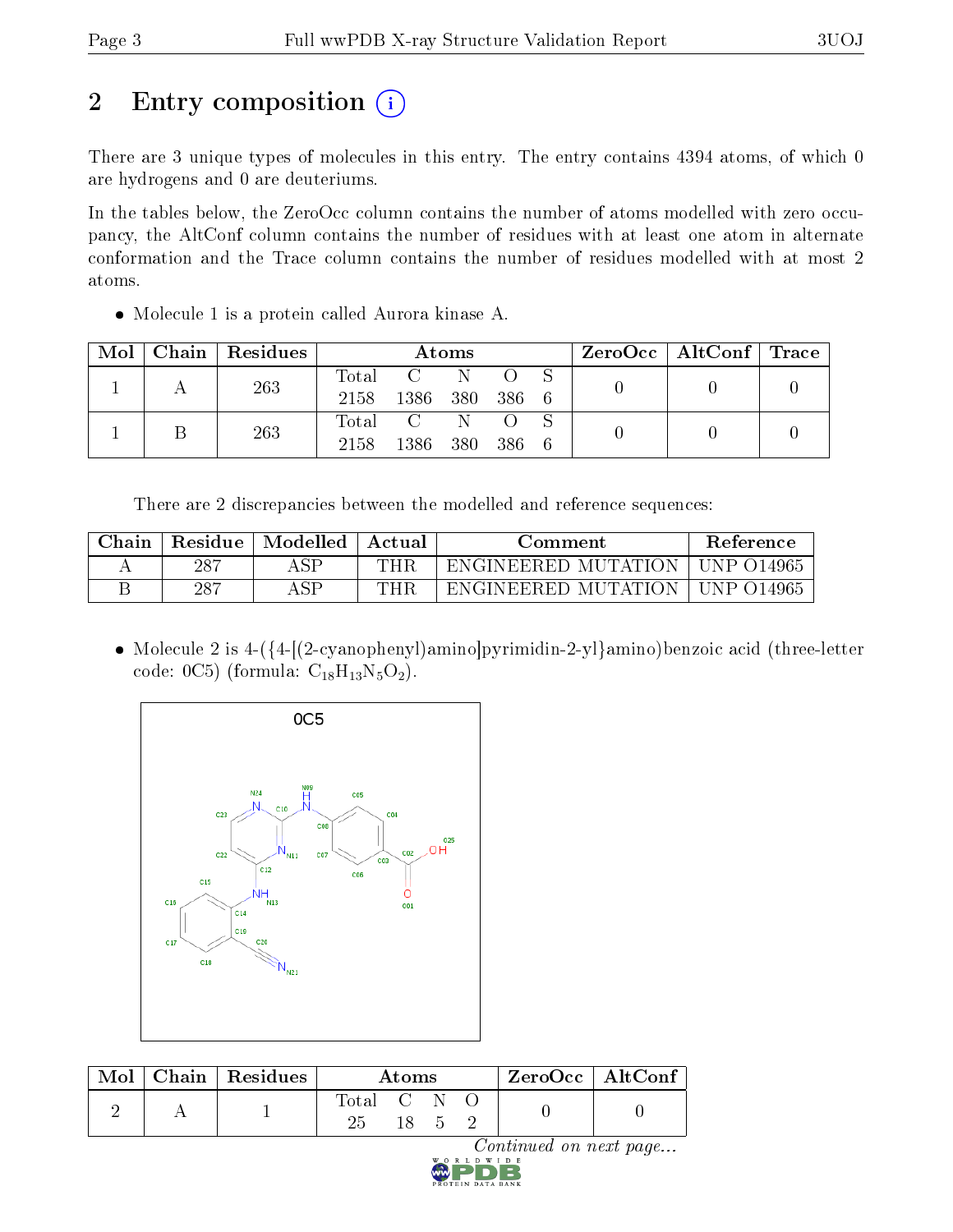Continued from previous page...

|  | Mol   Chain   Residues | Atoms     |     |  | $ZeroOcc$   AltConf |  |
|--|------------------------|-----------|-----|--|---------------------|--|
|  |                        | Total C N |     |  |                     |  |
|  |                        | 25.       | -18 |  |                     |  |

• Molecule 3 is water.

|  | $\text{Mol}$   Chain   Residues | Atoms   | ZeroOcc   AltConf |
|--|---------------------------------|---------|-------------------|
|  |                                 | Total O |                   |
|  |                                 | Total O |                   |

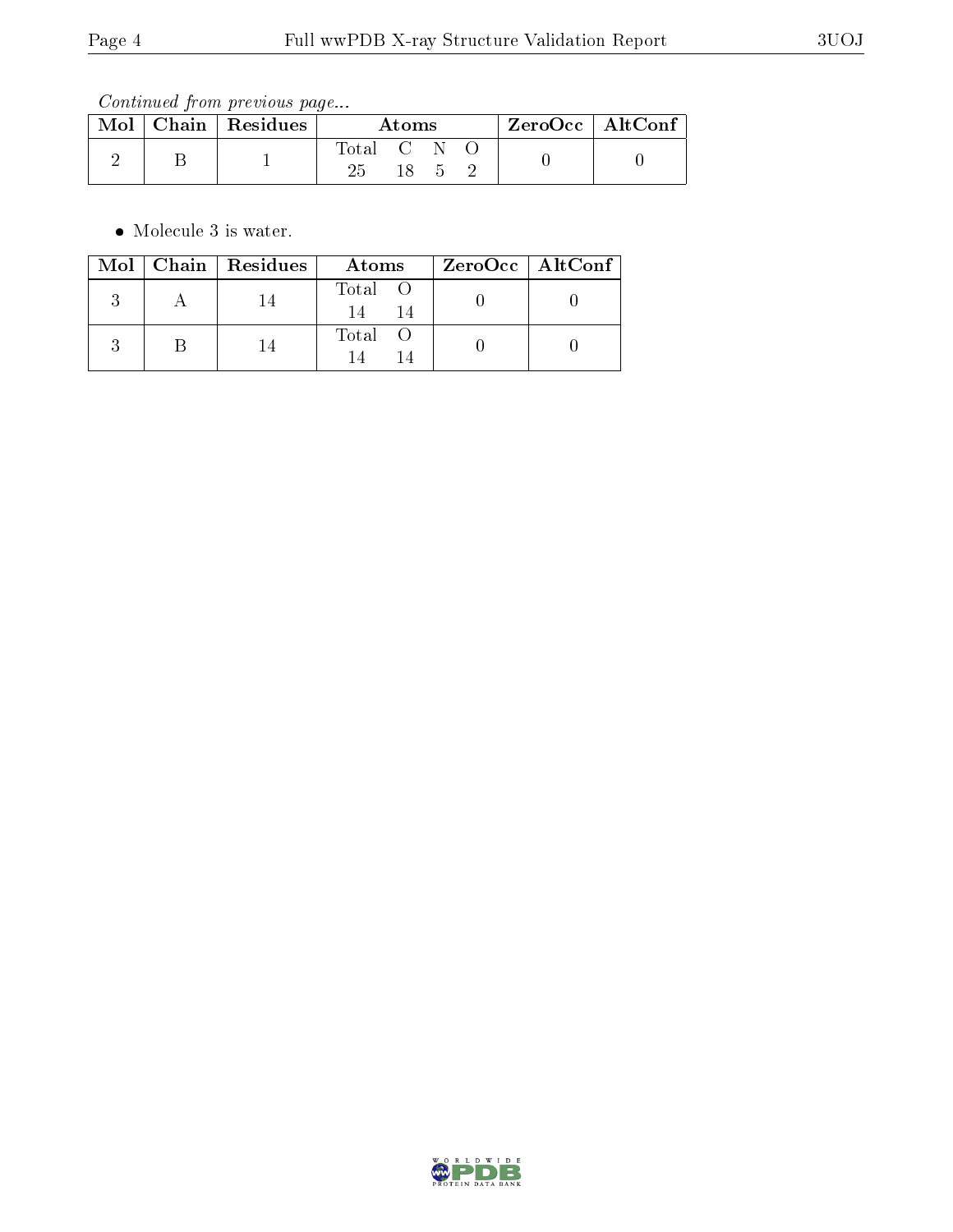# 3 Residue-property plots  $(i)$

These plots are drawn for all protein, RNA and DNA chains in the entry. The first graphic for a chain summarises the proportions of the various outlier classes displayed in the second graphic. The second graphic shows the sequence view annotated by issues in geometry and electron density. Residues are color-coded according to the number of geometric quality criteria for which they contain at least one outlier: green  $= 0$ , yellow  $= 1$ , orange  $= 2$  and red  $= 3$  or more. A red dot above a residue indicates a poor fit to the electron density (RSRZ  $> 2$ ). Stretches of 2 or more consecutive residues without any outlier are shown as a green connector. Residues present in the sample, but not in the model, are shown in grey.



• Molecule 1: Aurora kinase A

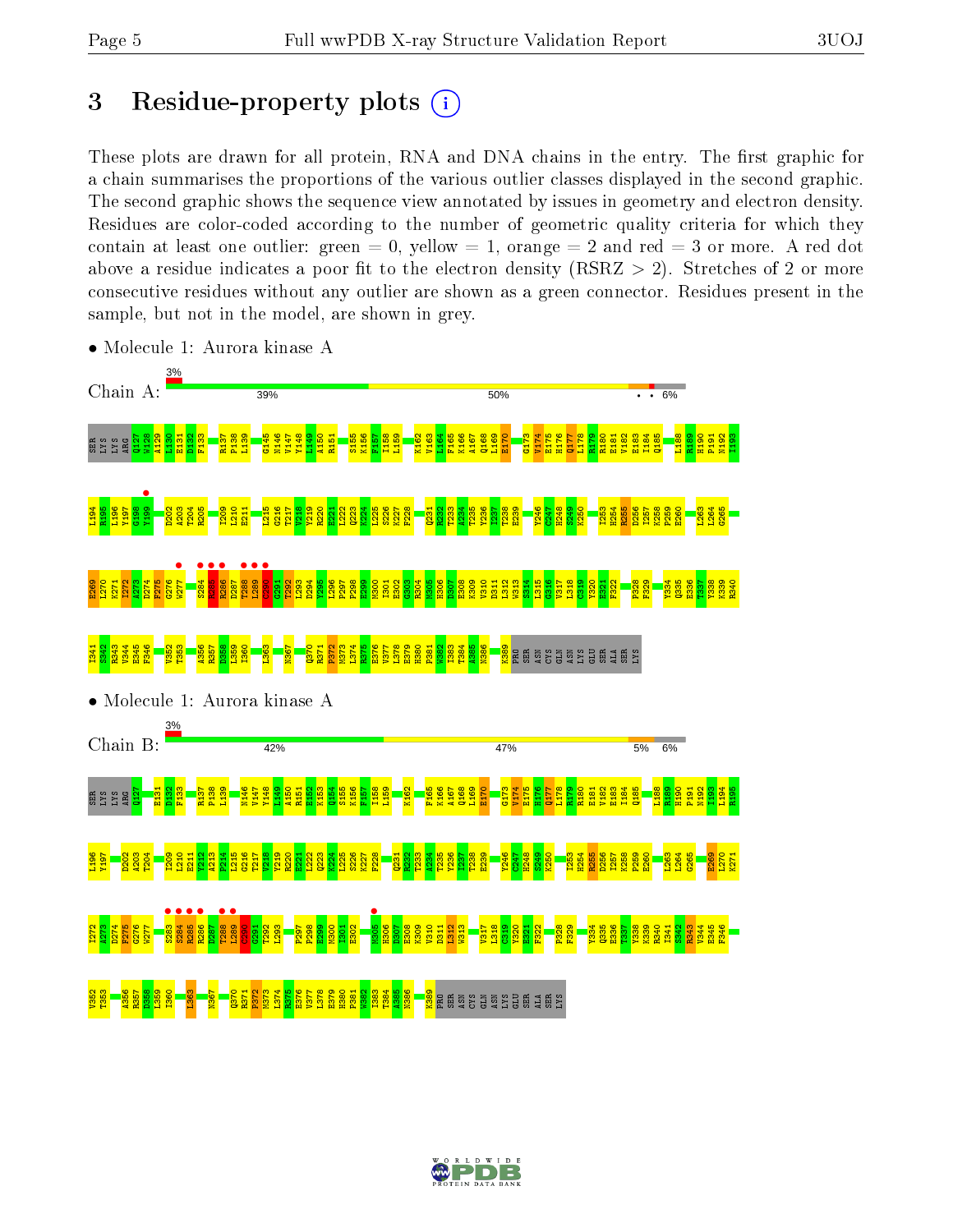# 4 Data and refinement statistics  $(i)$

| Property                                                         | <b>Value</b>                                     | Source     |  |
|------------------------------------------------------------------|--------------------------------------------------|------------|--|
| Space group                                                      | $\overline{P}32$                                 | Depositor  |  |
| $\overline{\text{Cell}}$ constants                               | $85.71\text{\AA}$<br>85.71Å<br>77.08Å            |            |  |
| a, b, c, $\alpha$ , $\beta$ , $\gamma$                           | $90.00^\circ$<br>$90.00^\circ$<br>$120.00^\circ$ | Depositor  |  |
| Resolution $(A)$                                                 | 18.95<br>$-2.90$                                 | Depositor  |  |
|                                                                  | 18.95<br>$\frac{1}{2}$<br>2.90                   | <b>EDS</b> |  |
| % Data completeness                                              | $99.4(18.95-2.90)$                               | Depositor  |  |
| (in resolution range)                                            | 99.4 (18.95-2.90)                                | <b>EDS</b> |  |
| $R_{merge}$                                                      | $0.07\,$                                         | Depositor  |  |
| $\mathbf{R}_{sym}$                                               | 0.04                                             | Depositor  |  |
| $\langle I/\sigma(I) \rangle^{-1}$                               | $5.25$ (at 2.88Å)                                | Xtriage    |  |
| Refinement program                                               | PHENIX (phenix.refine: 1.7_650)                  | Depositor  |  |
| $R, R_{free}$                                                    | $\overline{0.227}$ , $\overline{0.274}$          | Depositor  |  |
|                                                                  | $0.220$ , $0.262$                                | DCC        |  |
| $R_{free}$ test set                                              | 557 reflections $(4.00\%)$                       | wwPDB-VP   |  |
| Wilson B-factor $(A^2)$                                          | 65.7                                             | Xtriage    |  |
| Anisotropy                                                       | 0.156                                            | Xtriage    |  |
| Bulk solvent $k_{sol}(\text{e}/\text{A}^3), B_{sol}(\text{A}^2)$ | $0.29$ , $35.1$                                  | <b>EDS</b> |  |
| L-test for twinning <sup>2</sup>                                 | $< L >$ = 0.50, $< L2$ > = 0.33                  | Xtriage    |  |
|                                                                  | $0.028$ for $-h,-k,l$                            |            |  |
| Estimated twinning fraction                                      | $0.488$ for h,-h-k,-l                            | Xtriage    |  |
|                                                                  | $0.029$ for $-k,-h,-l$                           |            |  |
| $\overline{F_o,F_c}$ correlation                                 | 0.93                                             | <b>EDS</b> |  |
| Total number of atoms                                            | 4394                                             | wwPDB-VP   |  |
| Average B, all atoms $(A^2)$                                     | 69.0                                             | wwPDB-VP   |  |

Xtriage's analysis on translational NCS is as follows: The largest off-origin peak in the Patterson function is  $4.81\%$  of the height of the origin peak. No significant pseudotranslation is detected.

<sup>&</sup>lt;sup>2</sup>Theoretical values of  $\langle |L| \rangle$ ,  $\langle L^2 \rangle$  for acentric reflections are 0.5, 0.333 respectively for untwinned datasets, and 0.375, 0.2 for perfectly twinned datasets.



<span id="page-5-1"></span><span id="page-5-0"></span><sup>1</sup> Intensities estimated from amplitudes.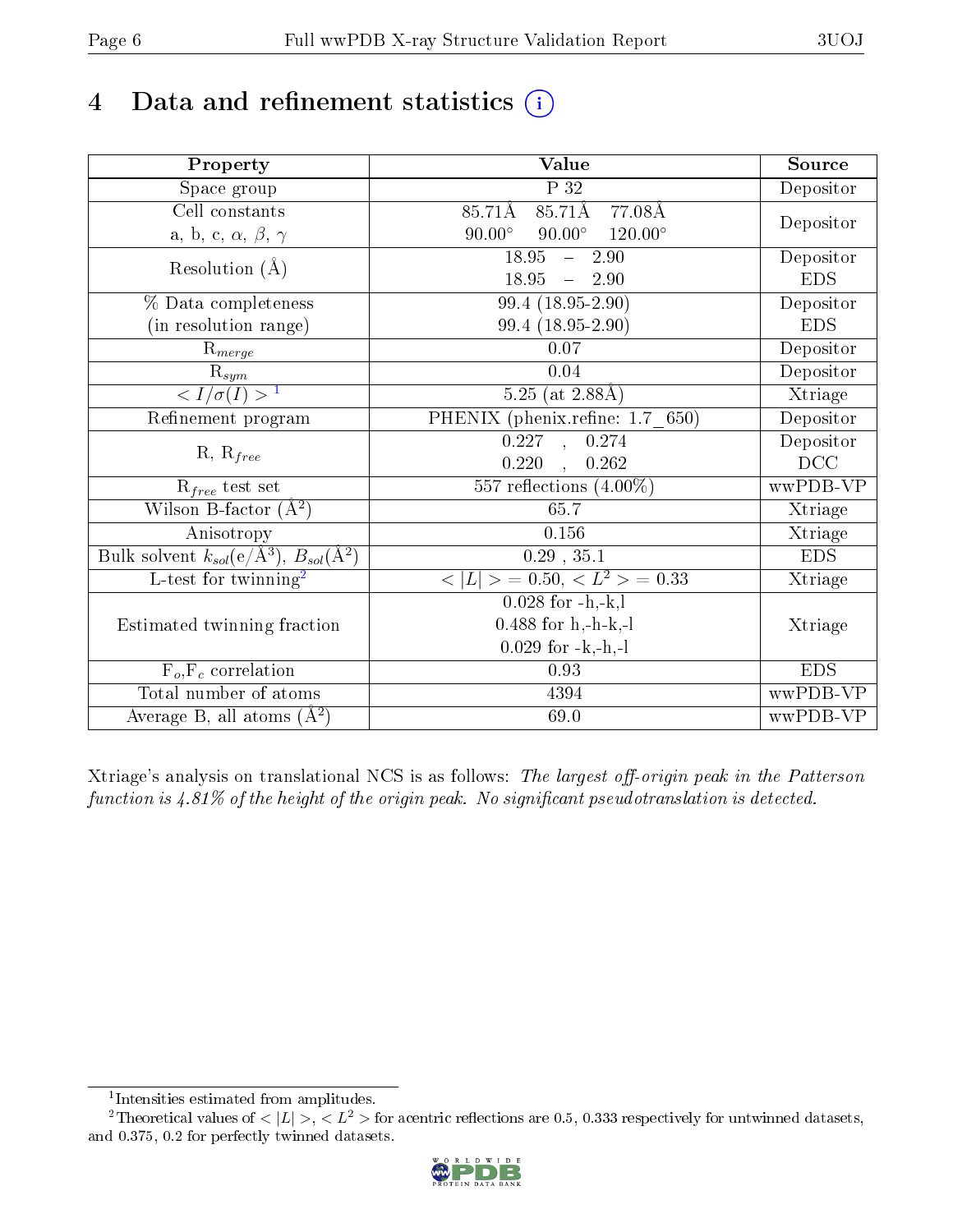# 5 Model quality  $(i)$

# 5.1 Standard geometry  $(i)$

Bond lengths and bond angles in the following residue types are not validated in this section:  $0C5$ 

The Z score for a bond length (or angle) is the number of standard deviations the observed value is removed from the expected value. A bond length (or angle) with  $|Z| > 5$  is considered an outlier worth inspection. RMSZ is the root-mean-square of all Z scores of the bond lengths (or angles).

| Mol | Chain |      | Bond lengths | Bond angles |                     |  |
|-----|-------|------|--------------|-------------|---------------------|--|
|     |       | RMSZ | # $ Z  > 5$  | RMSZ        | $\# Z  > 5$         |  |
|     |       | 0.58 | 0/2212       | 0.78        | 0/2990              |  |
|     | В     | 0.58 | 0/2212       | 0.79        | $3/2990$ $(0.1\%)$  |  |
| AH  | ΑH    | 0.58 | 4424         | 0.78        | $(0.1\%)$<br>3/5980 |  |

Chiral center outliers are detected by calculating the chiral volume of a chiral center and verifying if the center is modelled as a planar moiety or with the opposite hand.A planarity outlier is detected by checking planarity of atoms in a peptide group, atoms in a mainchain group or atoms of a sidechain that are expected to be planar.

|  | Mol   Chain   $\#\text{Chirality outliers}$   $\#\text{Planarity outliers}$ |
|--|-----------------------------------------------------------------------------|
|  |                                                                             |
|  |                                                                             |
|  |                                                                             |

There are no bond length outliers.

All (3) bond angle outliers are listed below:

| Mol | Chain | Res | $\Gamma$ Type | Atoms      |         | Observed $(°)$ | $Ideal(^o)$ |
|-----|-------|-----|---------------|------------|---------|----------------|-------------|
|     |       | 363 | L EH          | $CA-CB-CG$ | 5.21    | 127.28         | 115.30      |
|     |       | 343 | ARG-          | NE-CZ-NH1- | $-5.20$ | 117.70         | 120.30      |
|     |       | 284 | <b>SER</b>    | C-N-CA     | 518     | 134.65         | 191 70      |

There are no chirality outliers.

All (7) planarity outliers are listed below:

| Mol | Chain | Res | <b>Type</b> | Group   |
|-----|-------|-----|-------------|---------|
|     |       | 285 | ARG         | Peptide |
|     |       | 288 | <b>THR</b>  | Peptide |
|     |       | 289 | LEU         | Peptide |

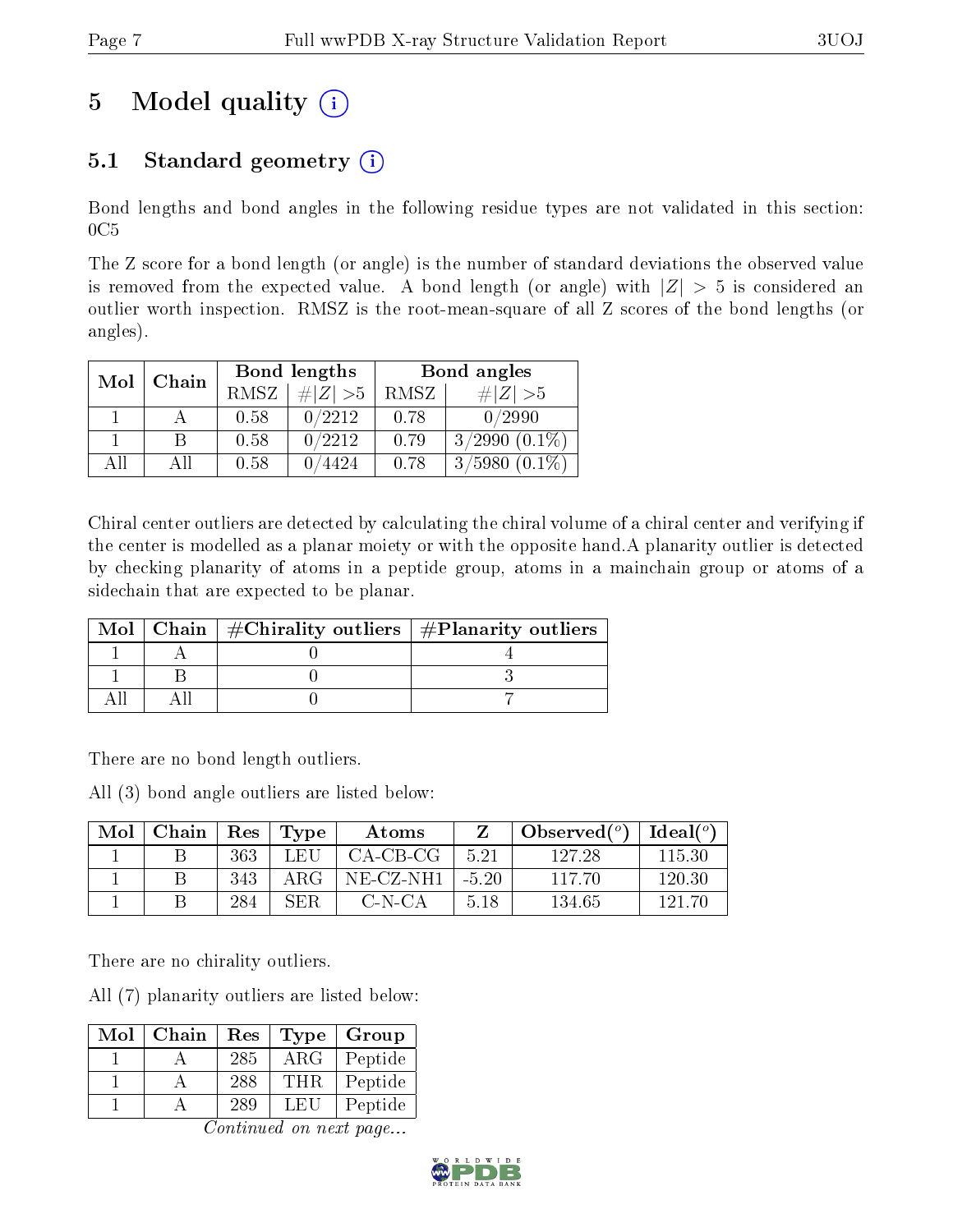Continued from previous page...

| Mol | Chain | Res | Type       | Group   |
|-----|-------|-----|------------|---------|
|     |       | 372 | <b>PRO</b> | Peptide |
|     | B     | 288 | THR.       | Peptide |
|     | R     | 289 | LEU        | Peptide |
|     |       | 372 | <b>PRO</b> | Peptide |

### 5.2 Too-close contacts  $(i)$

In the following table, the Non-H and H(model) columns list the number of non-hydrogen atoms and hydrogen atoms in the chain respectively. The H(added) column lists the number of hydrogen atoms added and optimized by MolProbity. The Clashes column lists the number of clashes within the asymmetric unit, whereas Symm-Clashes lists symmetry related clashes.

|   |     |      | $\boxed{\text{Mol}$ Chain   Non-H   H(model) | H(added) |     | $Clashes$   Symm-Clashes |
|---|-----|------|----------------------------------------------|----------|-----|--------------------------|
|   |     | 2158 |                                              | 2162     | 176 |                          |
|   |     | 2158 |                                              | 2162     | 170 |                          |
| ച |     | 25   |                                              | 12       |     |                          |
|   |     | 25   |                                              | 12       |     |                          |
|   |     | 14   |                                              |          |     |                          |
| ച | R   | 14   |                                              |          |     |                          |
|   | Αll | 4394 |                                              | 4348     | 342 |                          |

The all-atom clashscore is defined as the number of clashes found per 1000 atoms (including hydrogen atoms). The all-atom clashscore for this structure is 39.

All (342) close contacts within the same asymmetric unit are listed below, sorted by their clash magnitude.

| Atom-1               | Atom-2              | Interatomic    | Clash         |
|----------------------|---------------------|----------------|---------------|
|                      |                     | distance $(A)$ | overlap $(A)$ |
| 1: A: 338: TYR: CD1  | 1:B:338:TYR:CD1     | 2.36           | 1.13          |
| 1: A: 253: ILE: HG22 | 1: A:254: HIS:N     | 1.60           | 1.13          |
| 1:B:253:ILE:HG22     | 1:B:254:HIS:N       | 1.60           | 1.09          |
| 1:A:175:GLU:N        | 1: A:177: GLN: HE22 | 1.51           | 1.06          |
| 1:B:175:GLU:N        | 1:B:177:GLN:HE22    | 1.50           | 1.06          |
| 1: A:288:THR:HG23    | 1:A:289:LEU:H       | 1.24           | 1.02          |
| 1:B:288:THR:HG23     | 1:B:289:LEU:H       | 1.25           | 1.02          |
| 1:B:253:ILE:CG2      | 1:B:254:HIS:N       | 2.26           | 0.99          |
| 1: A:253: ILE: CG2   | 1: A:254: HIS:N     | 2.26           | 0.99          |
| 1:B:166:LYS:HA       | 1:B:169:LEU:HB2     | 1.50           | 0.93          |
| 1: A:253: ILE: CG2   | 1: A:254: HIS:H     | 1.83           | 0.91          |
| 1: A:166: LYS: HA    | 1: A: 169: LEU: HB2 | 1.50           | 0.90          |
| 1:B:178:LEU:HD13     | 1: B: 277: TRP: CH2 | 2.06           | 0.90          |

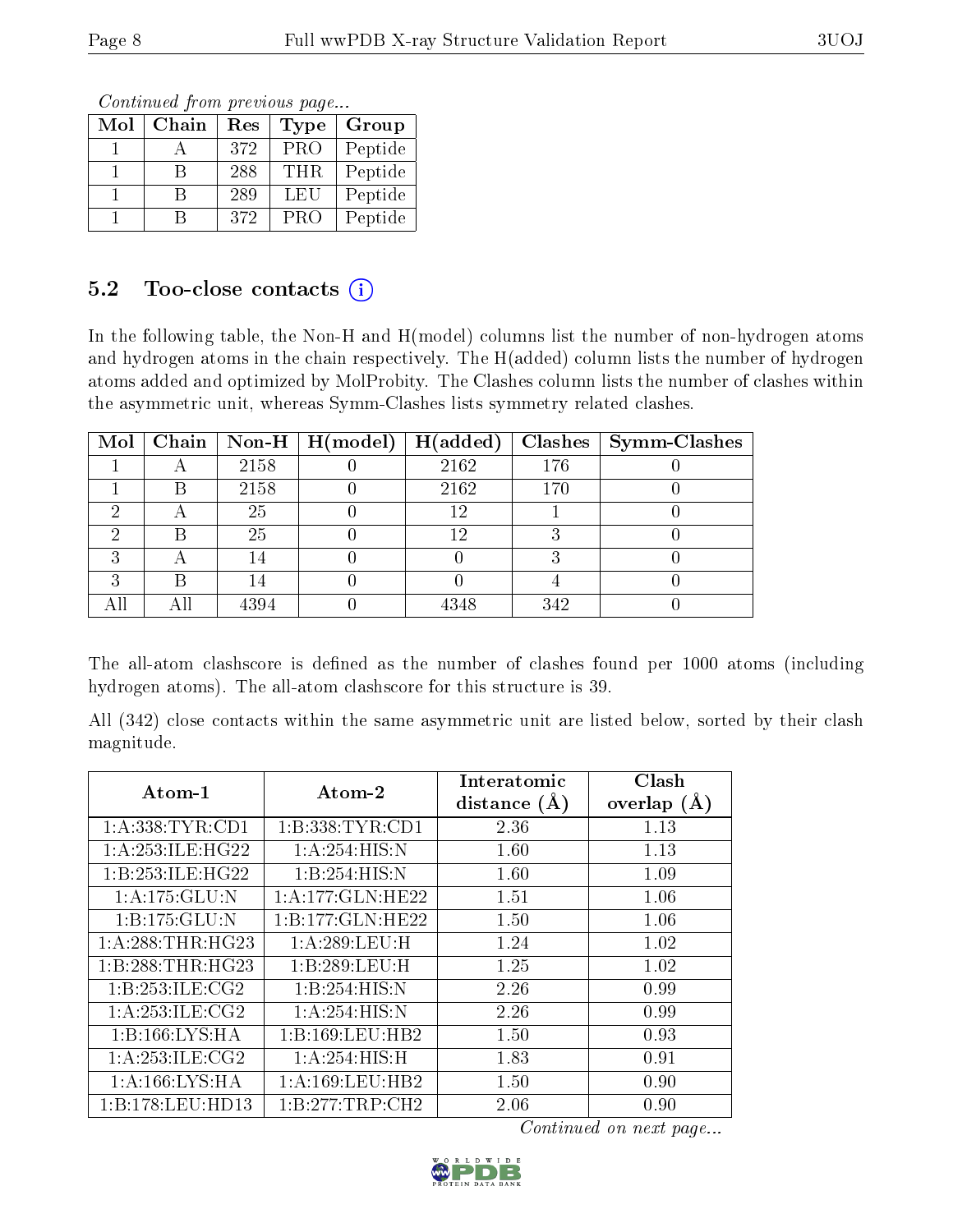| Commaca jibin previous page  |                                | Interatomic      | Clash         |
|------------------------------|--------------------------------|------------------|---------------|
| Atom-1                       | Atom-2                         | distance $(\AA)$ | overlap $(A)$ |
| 1:A:178:LEU:HD13             | 1:A:277:TRP:CH2                | 2.07             | 0.89          |
| 1:B:253:ILE:CG2              | 1:B:254:HIS:H                  | 1.83             | 0.89          |
| 1: A:359:LEU:O               | 1:A:363:LEU:HD13               | 1.73             | 0.87          |
| 1:B:220:ARG:HB3              | 3:B:22:HOH:O                   | 1.75             | 0.87          |
| 1:A:220:ARG:HB3              | 3:A:28:HOH:O                   | 1.75             | 0.85          |
| 1:B:297:PRO:HG2              | 1:B:300:MET:HG3                | 1.60             | 0.83          |
| 1:A:344:VAL:O                | 1:A:344:VAL:HG12               | 1.78             | 0.82          |
| 1:B:344:VAL:O                | 1:B:344:VAL:HG12               | 1.79             | 0.82          |
| 1:B:178:LEU:HD13             | 1:B:277:TRP:HH2                | 1.42             | 0.82          |
| 1:B:340:ARG:NH1              | 1:B:345:GLU:OE2                | 2.13             | 0.82          |
| 1:A:297:PRO:HG2              | $1: A:300:MET: \overline{HG3}$ | 1.61             | 0.81          |
| 1: A:340:ARG:NH1             | 1:A:345:GLU:OE2                | 2.14             | 0.81          |
| 1:A:178:LEU:HD13             | 1:A:277:TRP:HH2                | 1.43             | 0.79          |
| 1: A:215:LEU:HD12            | 1: A:265: GLY:O                | 1.81             | 0.79          |
| 1:B:344:VAL:HG13             | 1:B:346:PHE:HE2                | 1.47             | 0.78          |
| 1:A:344:VAL:HG13             | 1: A:346:PHE:HE2               | 1.48             | 0.77          |
| 1:B:215:LEU:HD12             | 1: B:265: GLY:O                | 1.84             | 0.77          |
| 1: A: 338: TYR: HD1          | 1: B: 338: TYR: CE1            | 2.03             | 0.77          |
| 1:A:288:THR:HG23             | 1:A:289:LEU:N                  | 1.98             | 0.77          |
| 1: A:288:THR:CG2             | 1:A:289:LEU:H                  | 1.98             | 0.77          |
| 1: A: 338: TYR: CE1          | 1:B:338:TYR:HD1                | 2.03             | 0.77          |
| 1: B: 288: THR: CG2          | 1:B:289:LEU:H                  | 1.98             | 0.74          |
| 1:A:192:ASN:ND2              | 1: A:239: GLU: HG2             | 2.02             | 0.74          |
| 1:B:192:ASN:ND2              | 1:B:239:GLU:HG2                | 2.01             | 0.74          |
| 1: A: 338: TYR: CE1          | 1: B: 338: TYR: CD1            | 2.75             | 0.74          |
| 1:B:367:ASN:HB3              | 1:B:370:GLN:HG3                | 1.69             | 0.73          |
| 1: A: 335: GLN: HB3          | 3:A:29:HOH:O                   | 1.86             | 0.73          |
| 1: A:367: ASN:HB3            | 1: A:370: GLN: HG3             | 1.70             | 0.73          |
| 1: A: 253: ILE: HG22         | 1: A:254: HIS:H                | 1.38             | 0.72          |
| 1:B:231:GLN:HA               | 1:B:386:ASN:O                  | 1.89             | 0.72          |
| 1: A: 334: TYR: CD1          | 1:B:302:GLU:HG2                | 2.25             | 0.72          |
| 1:B:320:TYR:HB2              | 1:B:360:ILE:HD13               | 1.71             | 0.72          |
| 1: A:302: GLU:HG2            | 1: B: 334: TYR: CD1            | 2.24             | 0.72          |
| 1:A:231:GLN:HA               | 1: A: 386: ASN:O               | 1.89             | 0.72          |
| 1: A: 338: TYR: CD1          | 1:B:338:TYR:CE1                | 2.75             | 0.72          |
| 1:B:288:THR:HG23             | 1:B:289:LEU:N                  | 1.99             | 0.72          |
| 1:B:343:ARG:HD2              | 1:B:345:GLU:OE1                | 1.90             | 0.71          |
| 2:B:2:0C5:N11                | 2:B:2:0C5:H4                   | 2.04             | 0.71          |
| $1:A:343:ARG:H\overline{D2}$ | 1: A:345: GLU:OE1              | 1.90             | 0.71          |
| 1:B:257:ILE:O                | 1:B:257:ILE:HG13               | 1.90             | 0.71          |
| 1: A:320: TYR: HB2           | 1:A:360:ILE:HD13               | 1.71             | 0.70          |

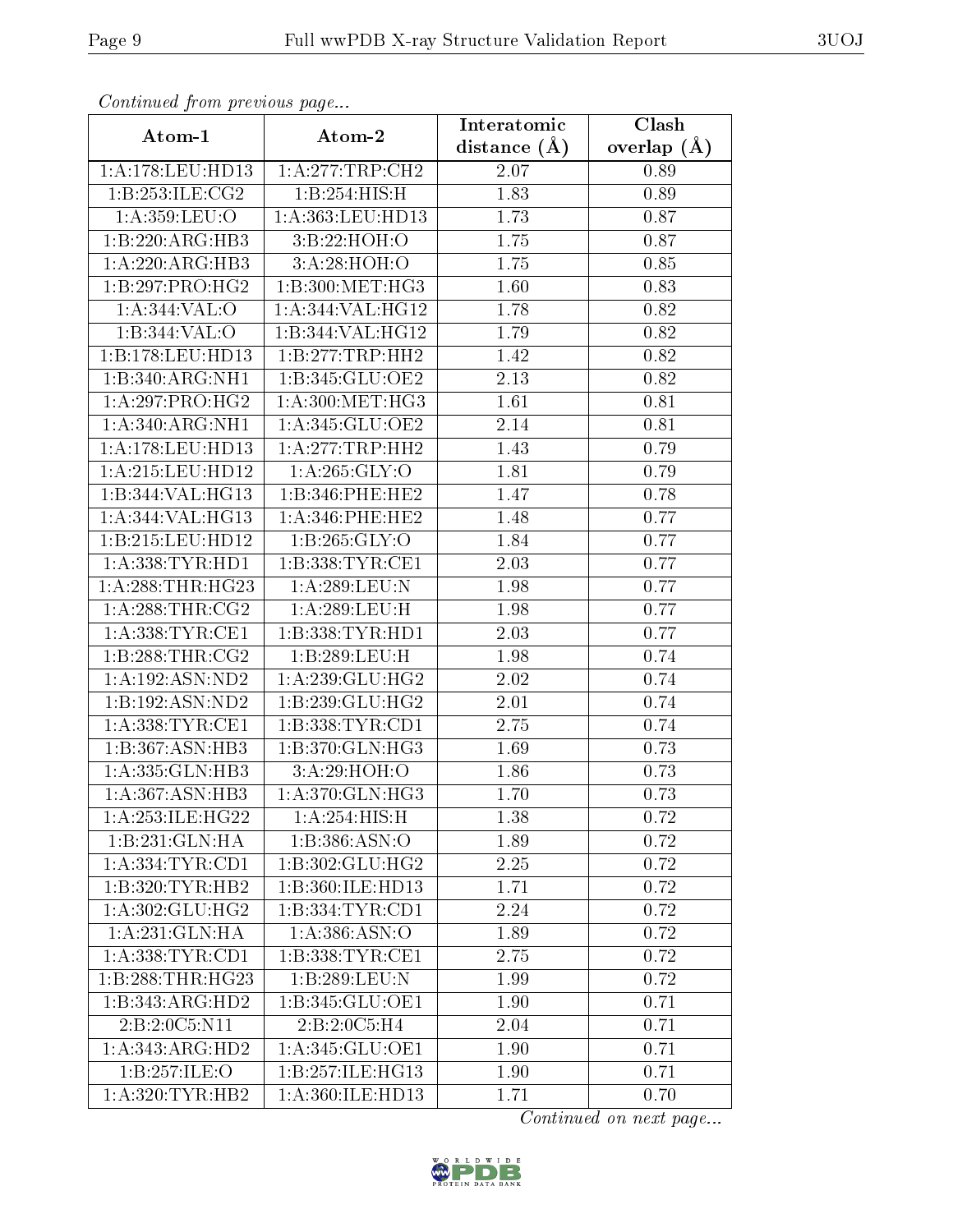| Continued from previous page |                     | Interatomic       | $\overline{\text{Cl}}$ ash |
|------------------------------|---------------------|-------------------|----------------------------|
| Atom-1                       | Atom-2              | distance $(\AA)$  | overlap $(\AA)$            |
| 1:A:202:ASP:CG               | 1:A:203:ALA:H       | 1.95              | 0.70                       |
| 1:A:257:ILE:HG13             | 1: A:257: ILE: O    | 1.90              | 0.70                       |
| 1:B:177:GLN:HE21             | 1:B:178:LEU:H       | 1.39              | 0.70                       |
| 1:A:284:SER:OG               | 1:A:286:ARG:HB2     | 1.91              | 0.70                       |
| 1: A:373:MET:HG3             | 1:A:374:LEU:H       | 1.57              | 0.70                       |
| 1:B:202:ASP:CG               | 1:B:203:ALA:H       | 1.95              | 0.70                       |
| 1:B:197:TYR:HE2              | 1:B:211:GLU:HA      | 1.57              | 0.69                       |
| 1:A:192:ASN:HD21             | 1: A:239: GLU:HG2   | $\overline{1.57}$ | 0.69                       |
| 1:A:177:GLN:HE21             | 1: A:178: LEU:H     | 1.39              | 0.69                       |
| 1:B:335:GLN:HB3              | 3:B:24:HOH:O        | 1.92              | 0.69                       |
| 1:A:378:LEU:HA               | 1:A:383:ILE:CD1     | 2.23              | 0.69                       |
| 1: A:196: LEU: HD13          | 1:A:210:LEU:CD2     | 2.23              | 0.68                       |
| 1:B:192:ASN:HD21             | 1:B:239:GLU:HG2     | 1.56              | 0.68                       |
| 1: B: 373:MET:HG3            | 1:B:374:LEU:H       | 1.58              | 0.68                       |
| 1:B:344:VAL:CG1              | 1:B:346:PHE:HE2     | 2.05              | 0.68                       |
| 1: A:176:HIS:HB2             | 3: B:8: HOH:O       | 1.93              | 0.67                       |
| 1: A:378:LEU:HA              | 1:A:383:ILE:HD11    | 1.77              | 0.67                       |
| 1:B:196:LEU:HD13             | 1:B:210:LEU:CD2     | 2.23              | 0.67                       |
| 1:B:378:LEU:HA               | 1:B:383:ILE:CD1     | 2.24              | 0.67                       |
| 1:B:175:GLU:N                | 1:B:177:GLN:NE2     | 2.35              | 0.67                       |
| 1:B:383:ILE:HG13             | 1:B:384:THR:N       | 2.10              | 0.67                       |
| $1:$ A:197:TYR:HE2           | 1:A:211:GLU:HA      | 1.58              | 0.67                       |
| 1:B:344:VAL:HG13             | 1:B:346:PHE:CE2     | 2.29              | 0.67                       |
| 1: A: 277: TRP: HE3          | 1:A:277:TRP:H       | 1.42              | 0.67                       |
| 1:B:378:LEU:HA               | 1:B:383:ILE:HD11    | 1.76              | 0.66                       |
| 1:A:378:LEU:C                | 1:A:383:ILE:HD11    | 2.16              | 0.66                       |
| 1:A:344:VAL:HG13             | $1: A:346:$ PHE:CE2 | 2.31              | 0.66                       |
| 1:A:344:VAL:CG1              | 1: A:346:PHE:HE2    | 2.07              | 0.66                       |
| 1:A:383:ILE:HG13             | 1:A:384:THR:N       | 2.10              | 0.66                       |
| 1:B:196:LEU:HD13             | 1:B:210:LEU:HD21    | 1.79              | 0.65                       |
| 1:A:174:VAL:HG12             | 1: A: 177: GLN: NE2 | 2.12              | 0.65                       |
| 1:B:378:LEU:C                | 1:B:383:ILE:HD11    | 2.17              | 0.65                       |
| 1:B:174:VAL:HA               | 1:B:177:GLN:NE2     | 2.12              | 0.65                       |
| 1: B: 175: GLU: H            | 1:B:177:GLN:HE22    | 1.38              | 0.65                       |
| 1:B:277:TRP:H                | 1:B:277:TRP:HE3     | 1.42              | 0.65                       |
| 1:A:196:LEU:HD13             | 1:A:210:LEU:HD21    | 1.79              | 0.64                       |
| 2: A: 1: 0C5: N11            | 2:A:1:0C5:H4        | 2.13              | 0.64                       |
| 1:B:228:PHE:CE2              | 1: B: 236: TYR: HE2 | 2.15              | 0.64                       |
| 1:B:256:ASP:N                | 1:B:274:ASP:OD1     | 2.31              | 0.64                       |
| $1: A:228:$ PHE:CE2          | 1: A:236:TYR:HE2    | 2.16              | 0.64                       |
| 1: A: 235: THR: HG23         | 1: A:389: LYS: HB2  | 1.80              | 0.64                       |

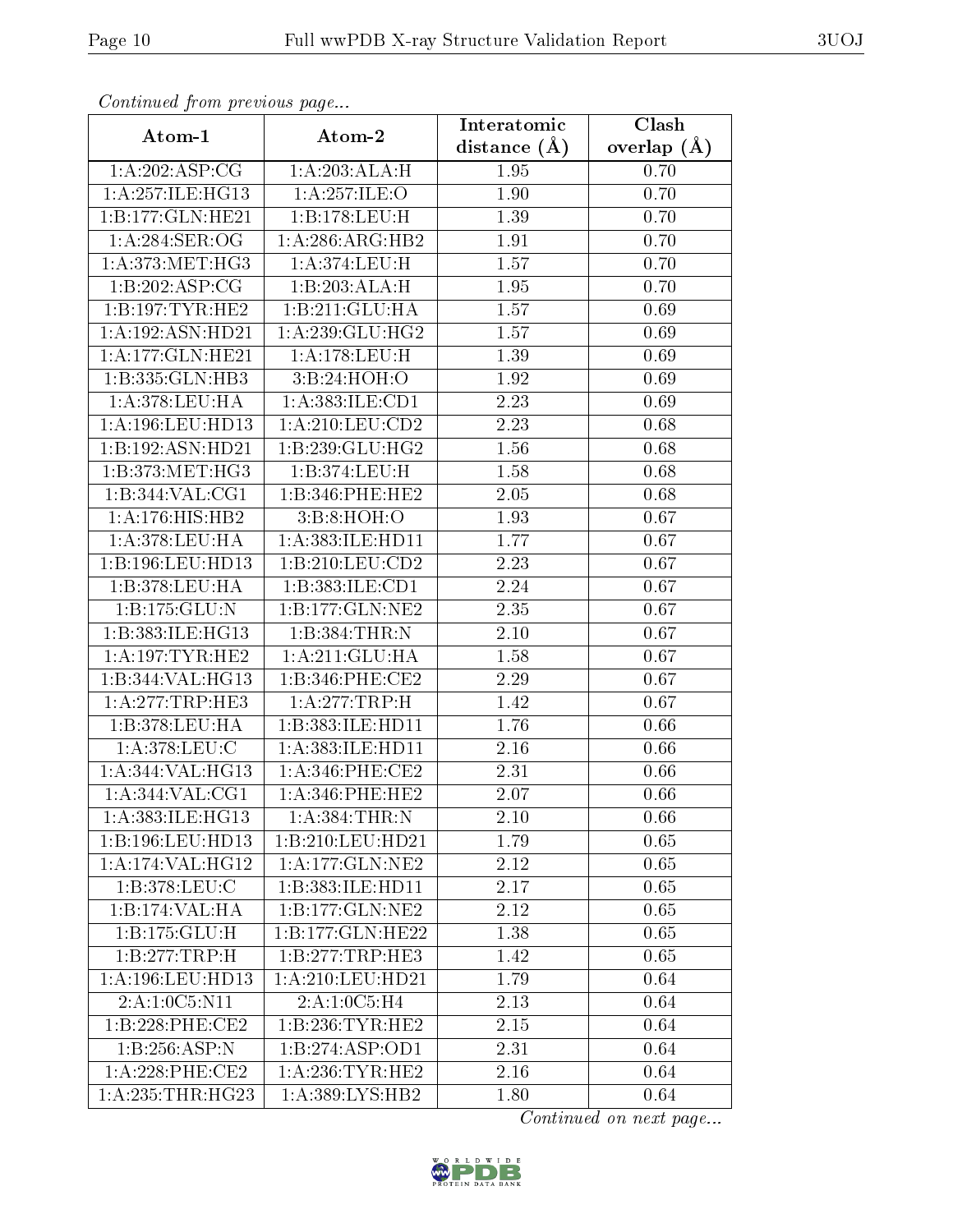| сонинией јтот ртеvноиз раде        |                      | Interatomic      | Clash             |
|------------------------------------|----------------------|------------------|-------------------|
| Atom-1                             | Atom-2               | distance $(\AA)$ | overlap $(\AA)$   |
| 1:B:174:VAL:HG12                   | 1:B:177:GLN:NE2      | 2.13             | 0.63              |
| 1:A:184:ILE:HG13                   | 1: A: 185: GLN:N     | 2.14             | 0.63              |
| 1:A:174:VAL:HA                     | $1:$ A:177:GLN:NE2   | 2.13             | 0.63              |
| 1:A:196:LEU:CD1                    | 1:A:210:LEU:HD23     | 2.28             | 0.63              |
| 1:B:196:LEU:CD1                    | 1:B:210:LEU:HD23     | 2.29             | 0.63              |
| 1:A:175:GLU:H                      | 1:A:177:GLN:HE22     | 1.38             | 0.63              |
| 1:B:202:ASP:OD1                    | 1:B:203:ALA:N        | 2.31             | 0.63              |
| 1:A:202:ASP:OD1                    | 1:A:203:ALA:N        | 2.31             | $\overline{0.62}$ |
| 1:A:256:ASP:N                      | 1: A:274: ASP:OD1    | 2.31             | 0.62              |
| 1:A:170:GLU:O                      | 1: A:173: GLY:N      | 2.28             | 0.62              |
| 1:B:312:LEU:O                      | 1:B:363:LEU:HD12     | 1.99             | 0.62              |
| 1:A:289:LEU:O                      | 1: A:290: CYS:HB3    | 2.00             | 0.62              |
| 1:B:235:THR:HG23                   | 1:B:389:LYS:HB2      | 1.80             | 0.62              |
| 1: A:359:LEU:O                     | 1:A:363:LEU:CD1      | 2.48             | 0.61              |
| 1:B:178:LEU:H <sub>D13</sub>       | 1:B:277:TRP:CZ3      | 2.35             | 0.61              |
| 1: A:288:THR:CG2                   | 1:A:289:LEU:N        | 2.62             | 0.61              |
| 1:B:170:GLU:O                      | 1:B:173:GLY:N        | 2.28             | 0.61              |
| 1:B:177:GLN:H                      | 1:B:177:GLN:CD       | 2.04             | 0.61              |
| 1:B:184:ILE:HG13                   | 1:B:185:GLN:N        | 2.14             | 0.61              |
| 1:A:344:VAL:O                      | 1: A:344: VAL: CG1   | 2.48             | 0.61              |
| 1: A: 177: GLN: H                  | 1:A:177:GLN:CD       | 2.04             | 0.61              |
| 1:A:378:LEU:O                      | 1: A: 383: ILE: HD11 | $2.01\,$         | 0.61              |
| 1:B:283:SER:O                      | 1:B:284:SER:OG       | 2.15             | 0.61              |
| 1:A:196:LEU:HD12                   | 1:A:210:LEU:HD23     | 1.82             | $\overline{0.60}$ |
| 1: B: 288: THR: CG2                | 1:B:289:LEU:N        | 2.62             | 0.60              |
| 1:A:204:THR:HG23                   | 1:A:205:ARG:HG3      | 1.82             | 0.60              |
| 1:A:383:ILE:HG13                   | 1: A: 384: THR:H     | 1.65             | 0.60              |
| 1:A:178:LEU:HD13                   | 1:A:277:TRP:CZ3      | 2.35             | 0.60              |
| 1:B:289:LEU:O                      | 1:B:290:CYS:HB3      | 2.01             | 0.60              |
| 1:B:248:HIS:HD2                    | 1:B:374:LEU:HD11     | 1.65             | 0.60              |
| 1:A:184:ILE:CG1                    | 1: A: 185: GLN: H    | 2.15             | 0.60              |
| 1:B:383:ILE:HG13                   | 1:B:384:THR:H        | 1.65             | 0.60              |
| 1: A: 139: LEU: HD12               | 1: A:147: VAL:HG12   | 1.83             | 0.60              |
| 1: A: 177: GLN: NE2                | 1:A:178:LEU:H        | 1.99             | 0.59              |
| 1:B:174:VAL:HA                     | 1:B:177:GLN:CD       | 2.23             | 0.59              |
| 1:A:175:GLU:N                      | 1: A: 177: GLN: NE2  | 2.36             | 0.59              |
| 1:B:177:GLN:NE2                    | 1:B:178:LEU:H        | 2.00             | 0.59              |
| 1:B:196:LEU:HD12                   | 1:B:210:LEU:HD23     | 1.83             | 0.59              |
| 1:B:184:ILE:CG1                    | 1:B:185:GLN:H        | 2.15             | 0.59              |
| 1: A:248: HIS: HD2                 | 1:A:374:LEU:HD11     | 1.66             | 0.59              |
| $1:A:174:\overline{\text{VAL}:HA}$ | 1:A:177:GLN:CD       | 2.23             | 0.58              |

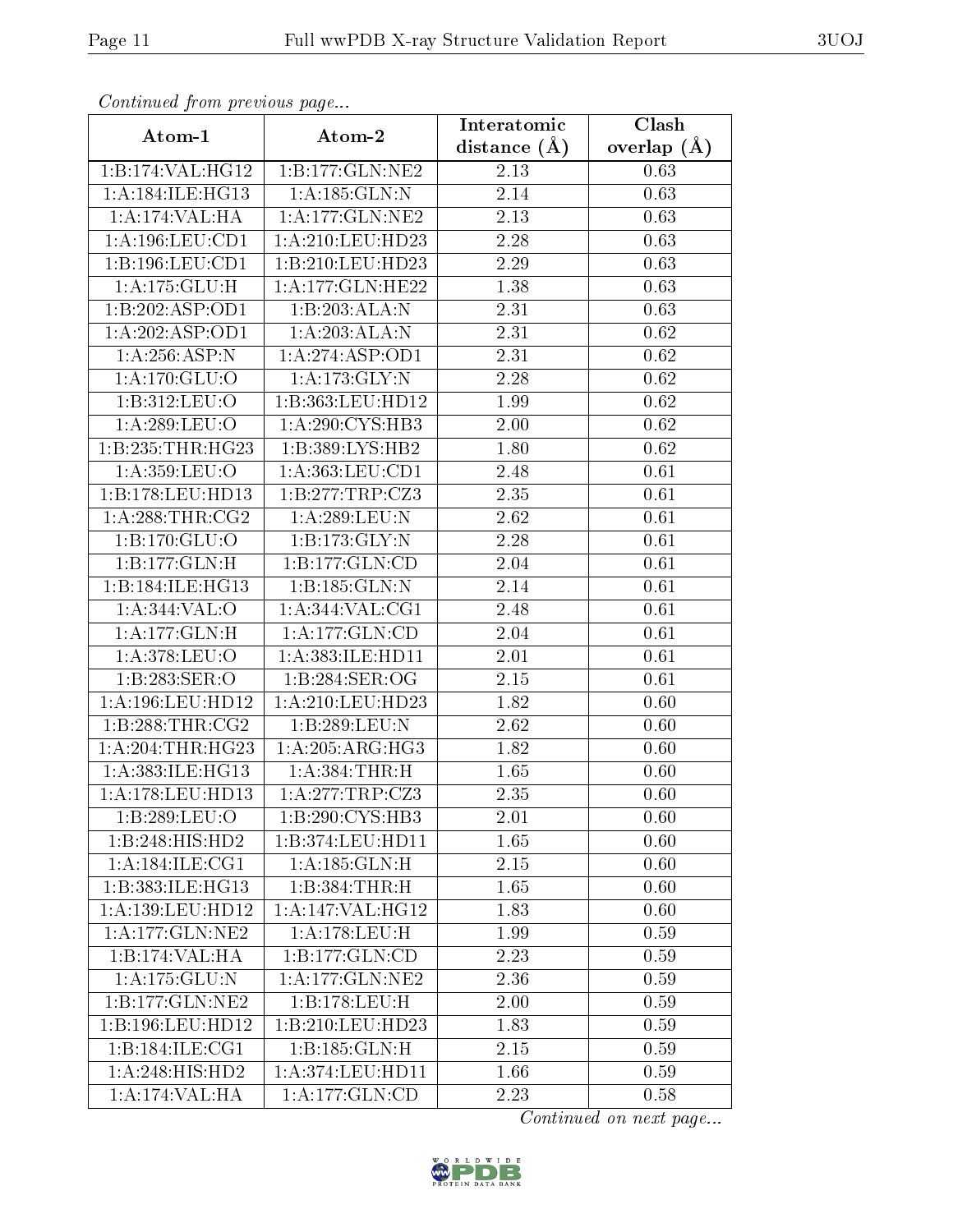| Continuata from previous page |                                  | Interatomic    | Clash           |
|-------------------------------|----------------------------------|----------------|-----------------|
| Atom-1                        | Atom-2                           | distance $(A)$ | overlap $(\AA)$ |
| 1:B:310:VAL:HG23              | 1:B:311:ASP:N                    | 2.19           | 0.58            |
| 1: B: 197: TYR: CE2           | 1:B:211:GLU:HA                   | 2.38           | 0.58            |
| 1:B:378:LEU:O                 | 1:B:383:ILE:HD11                 | 2.02           | 0.58            |
| 1:B:139:LEU:HD12              | 1:B:147:VAL:HG12                 | 1.84           | 0.58            |
| 1:B:253:ILE:HG23              | 1:B:254:HIS:H                    | 1.69           | 0.58            |
| 1:B:226:SER:O                 | 1:B:227:LYS:HG3                  | 2.04           | 0.57            |
| 1:B:248:HIS:CD2               | 1:B:374:LEU:HD11                 | 2.40           | 0.57            |
| 1:B:344:VAL:O                 | 1:B:344:VAL:CG1                  | 2.50           | 0.57            |
| 1: A:264:LEU:HD23             | 1:A:269:GLU:O                    | 2.04           | 0.57            |
| 1:B:264:LEU:HD23              | 1:B:269:GLU:O                    | 2.05           | 0.57            |
| 1:A:310:VAL:HG23              | 1: A:311: ASP: N                 | 2.20           | 0.57            |
| 1:B:166:LYS:CA                | 1:B:169:LEU:HB2                  | 2.29           | 0.57            |
| 1:A:197:TYR:CE2               | 1:A:211:GLU:HA                   | 2.39           | 0.56            |
| 1:B:297:PRO:CG                | 1:B:300:MET:HG3                  | 2.34           | 0.56            |
| 1:A:378:LEU:CA                | 1:A:383:ILE:HD11                 | 2.35           | 0.56            |
| 1:B:184:ILE:CG1               | 1:B:185:GLN:N                    | 2.67           | 0.56            |
| 1: A:184: ILE: CG1            | 1:A:185:GLN:N                    | 2.67           | 0.56            |
| 1:B:253:ILE:HG22              | 1:B:254:HIS:H                    | 1.38           | 0.56            |
| 1:B:378:LEU:CA                | 1:B:383:ILE:HD11                 | 2.35           | 0.56            |
| 1: A:226: SER:O               | 1: A: 227: LYS: HG3              | 2.06           | 0.56            |
| 1:A:248:HIS:CD2               | 1:A:374:LEU:HD11                 | 2.40           | 0.55            |
| 1:A:194:LEU:HD12              | 1: A:211: GLU:HG2                | 1.87           | 0.55            |
| 1:B:174:VAL:CA                | 1:B:177:GLN:NE2                  | 2.69           | 0.55            |
| 1:A:174:VAL:CA                | 1: A: 177: GLN: NE2              | 2.70           | 0.55            |
| 1:B:338:TYR:CD2               | 1:B:338:TYR:C                    | 2.80           | 0.55            |
| 1: A: 338: TYR: C             | 1: A: 338: TYR: CD2              | 2.80           | 0.54            |
| 1:B:174:VAL:CD                | 1:B:177:GLN:HE22                 | 2.11           | 0.54            |
| 1:B:309:LYS:HE2               | 1:B:372:PRO:O                    | 2.07           | 0.54            |
| 1:A:194:LEU:CD1               | 1: A:211: GLU:HG2                | 2.38           | 0.54            |
| 1:B:184:ILE:HG13              | 1:B:185:GLN:H                    | 1.72           | 0.54            |
| 1:A:293:LEU:HD12              | 1: A: 334: TYR: HD1              | 1.73           | 0.54            |
| 1:B:194:LEU:HD12              | 1:B:211:GLU:HG2                  | 1.88           | 0.54            |
| 1: A:246:TYR:CD2              | 1: A:246:TYR:C                   | 2.81           | 0.54            |
| 1:A:309:LYS:HE2               | 1:A:372:PRO:O                    | 2.07           | 0.53            |
| 1:A:174:VAL:CC                | 1:A:177:GLN:HE22                 | 2.11           | 0.53            |
| 1:A:220:ARG:O                 | 1:A:223:GLN:HB2                  | 2.08           | 0.53            |
| 1:A:292:THR:HA                | 3:A:13:HOH:O                     | 2.08           | 0.53            |
| 1: A:293:LEU:HD12             | $1: A: 334: TYR: \overline{CD1}$ | 2.44           | 0.52            |
| 1:B:246:TYR:CD2               | 1:B:246:TYR:C                    | 2.82           | 0.52            |
| 1: A:258:LYS:HB2              | 1: A:259: PRO:HD2                | 1.92           | 0.52            |
| 1:B:188:LEU:HD22              | 1:B:246:TYR:HE2                  | 1.73           | 0.52            |

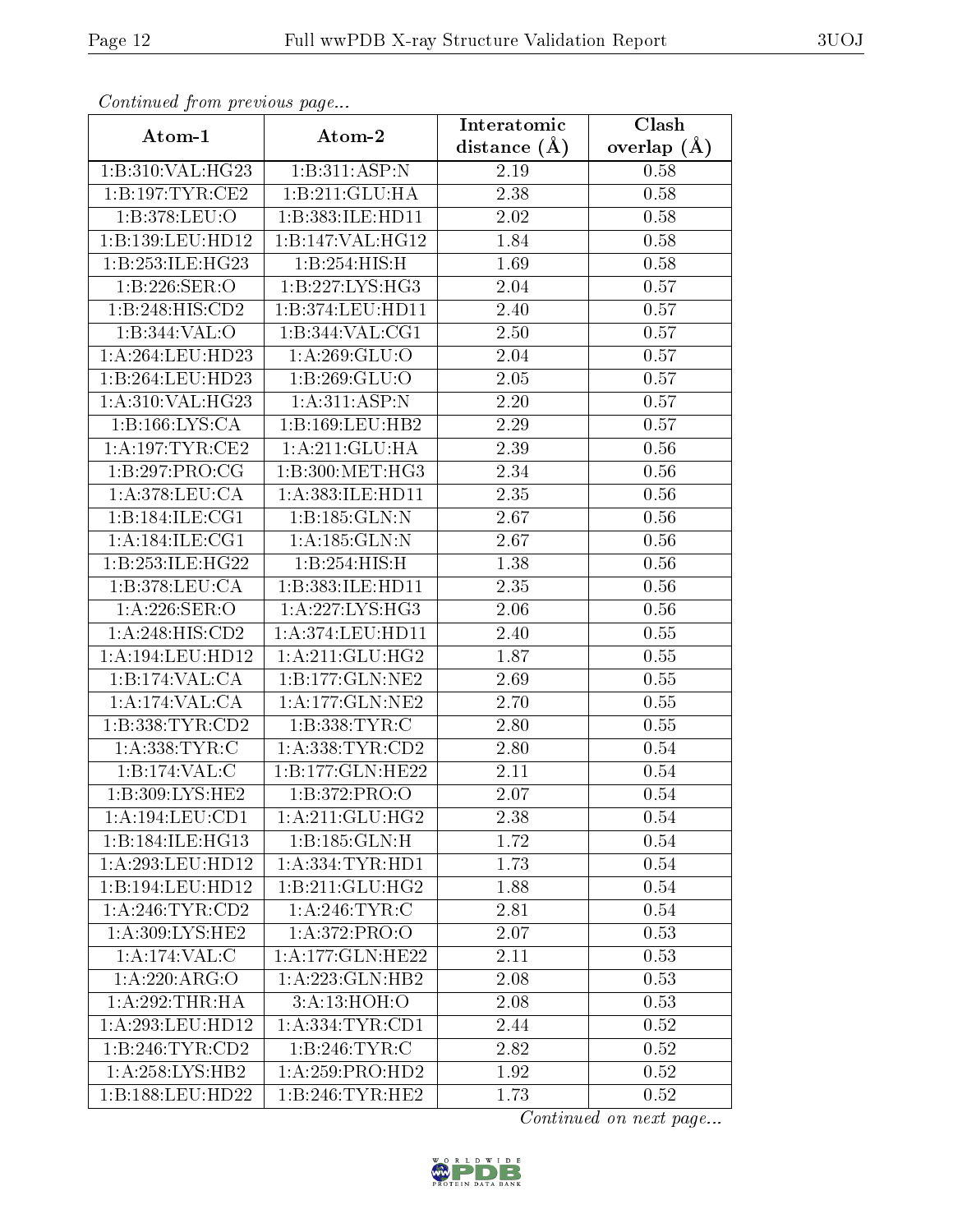| Communaca from previous page |                      | Interatomic    | Clash         |
|------------------------------|----------------------|----------------|---------------|
| Atom-1                       | Atom-2               | distance $(A)$ | overlap $(A)$ |
| 1:B:258:LYS:HB2              | 1:B:259:PRO:HD2      | 1.92           | 0.52          |
| 1:B:293:LEU:HD12             | 1:B:334:TYR:HD1      | 1.74           | 0.52          |
| 1: A: 166: LYS: CA           | 1: A: 169: LEU: HB2  | 2.30           | 0.52          |
| 1:B:174:VAL:HG11             | 1:B:277:TRP:HZ2      | 1.74           | 0.52          |
| 1: A:238:THR:HG23            | 1:A:378:LEU:HD22     | 1.92           | 0.52          |
| 1: A: 188: LEU: HD22         | 1: A:246:TYR:HE2     | 1.73           | 0.52          |
| 1:B:194:LEU:CD1              | 1:B:211:GLU:HG2      | 2.39           | $0.52\,$      |
| 1: A: 196: LEU: CD1          | 1: A:210:LEU:CD2     | 2.86           | 0.52          |
| 1:A:253:ILE:HG23             | 1: A:254: HIS:H      | 1.69           | $0.52\,$      |
| 1:B:374:LEU:O                | 1:B:377:VAL:HB       | 2.10           | 0.52          |
| 1:B:238:THR:HG23             | 1:B:378:LEU:HD22     | 1.92           | $0.52\,$      |
| 1:A:174:VAL:HG11             | 1: A:277:TRP:HZ2     | 1.75           | 0.51          |
| 1:A:297:PRO:CG               | 1: A:300:MET:HG3     | 2.36           | 0.51          |
| 1:B:293:LEU:HD12             | 1:B:334:TYR:CD1      | 2.45           | 0.51          |
| $1:$ A:133:PHE:HE1           | 1: A: 159: LEU: HD21 | 1.76           | 0.51          |
| 1:B:183:GLU:OE1              | 1:B:183:GLU:HA       | 2.11           | 0.51          |
| 1:B:231:GLN:NE2              | 3:B:30:HOH:O         | 2.27           | 0.50          |
| 1:A:192:ASN:HA               | 1: A:270: LEU:O      | 2.11           | 0.50          |
| 1:A:215:LEU:HB2              | 1:A:264:LEU:HB2      | 1.93           | 0.50          |
| 1: A:217:THR:HG22            | 1: A:263:LEU:HD23    | 1.94           | 0.50          |
| 1:A:196:LEU:HD22             | 1:A:275:PHE:HE2      | 1.76           | 0.50          |
| 1:B:192:ASN:HA               | 1:B:270:LEU:O        | 2.11           | 0.50          |
| 1: A:151: ARG:HB3            | 1: A:158: ILE: HG12  | 1.95           | 0.49          |
| 1: A: 253: ILE: HG22         | 1:A:254:HIS:CA       | 2.41           | 0.49          |
| 1:B:178:LEU:O                | 1:B:182:VAL:HG13     | 2.12           | 0.49          |
| 1:B:196:LEU:HD22             | 1:B:275:PHE:HE2      | 1.77           | 0.49          |
| 1: A: 180: ARG: O            | 1: A: 183: GLU: N    | 2.46           | 0.49          |
| 1:A:183:GLU:HA               | 1:A:183:GLU:OE1      | 2.10           | 0.49          |
| $1:A:275:PHE: \overline{CG}$ | 1: A:276: GLY:N      | 2.81           | 0.49          |
| 1:B:317:VAL:HG13             | 1:B:328:PRO:HD2      | 1.95           | 0.49          |
| 1:A:313:TRP:CZ2              | $1: A:329:$ PHE:CE2  | 3.00           | 0.49          |
| 1: A: 353: THR:O             | 1:A:356:ALA:HB3      | 2.13           | 0.49          |
| 1: A:317: VAL:HG13           | 1: A: 328: PRO: HD2  | 1.95           | 0.49          |
| 1:B:217:THR:HG22             | 1:B:263:LEU:HD23     | 1.94           | 0.49          |
| 1:B:344:VAL:CG1              | 1: B:346: PHE:CE2    | 2.92           | 0.49          |
| 1:B:275:PHE:CG               | 1: B: 276: GLY:N     | 2.80           | 0.49          |
| 1:B:215:LEU:HB2              | 1:B:264:LEU:HB2      | 1.95           | 0.48          |
| 1:B:133:PHE:HE1              | 1:B:159:LEU:HD21     | 1.77           | 0.48          |
| 1: A:178: LEU:O              | 1: A: 182: VAL: HG13 | 2.13           | 0.48          |
| 1:B:196:LEU:CD1              | 1:B:210:LEU:CD2      | 2.86           | 0.48          |
| $1:B:236:TYR:H\overline{A}$  | 1:B:239:GLU:OE1      | 2.14           | 0.48          |

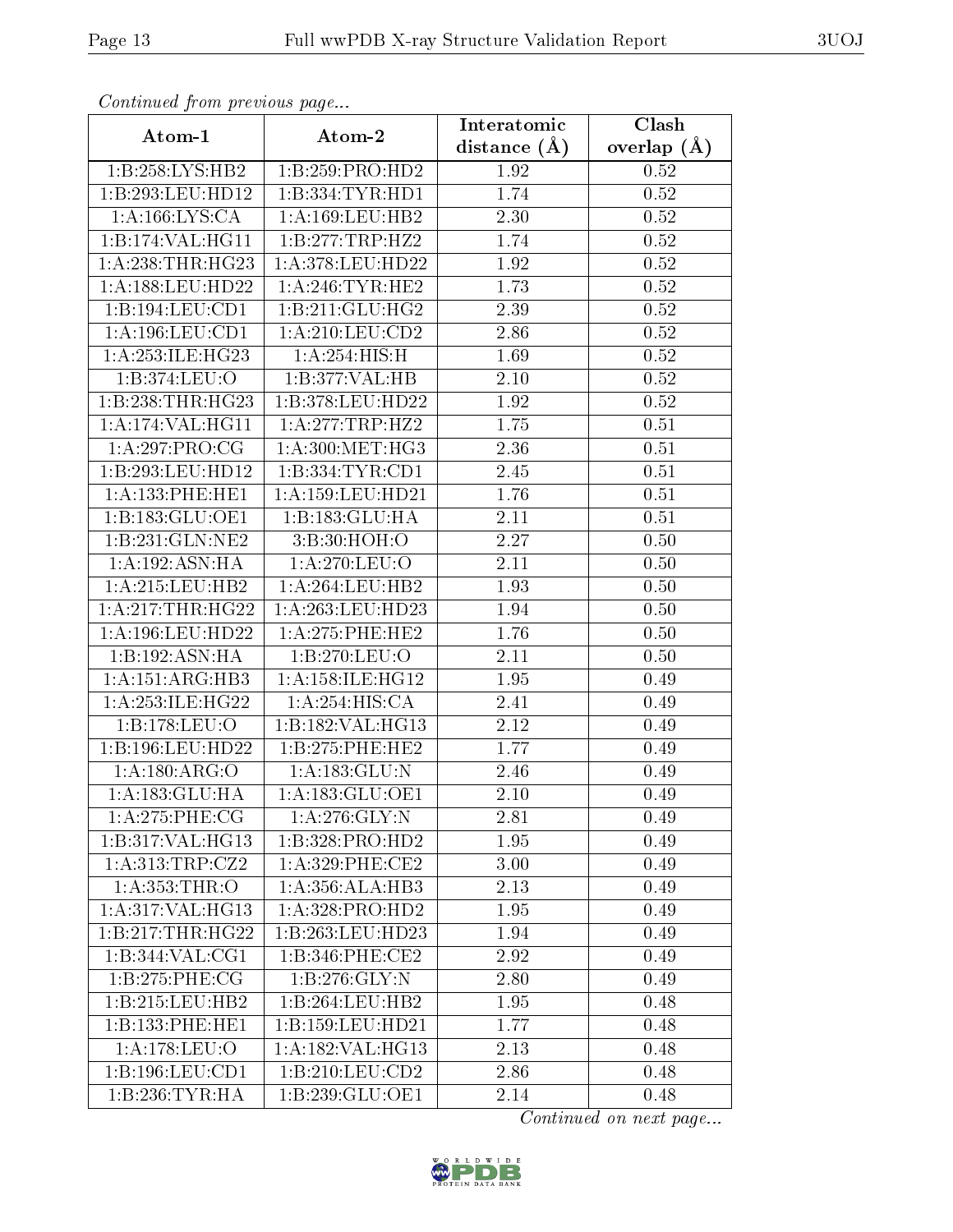| Continuata from previous page |                     | Interatomic    | Clash           |
|-------------------------------|---------------------|----------------|-----------------|
| Atom-1                        | Atom-2              | distance $(A)$ | overlap $(\AA)$ |
| 1:A:239:GLU:HG3               | 1: A: 389: LYS: CE  | 2.44           | 0.48            |
| 1: A: 139: LEU: HD12          | 1:A:147:VAL:CG1     | 2.44           | 0.47            |
| 1:B:180:ARG:O                 | 1:B:183:GLU:N       | 2.47           | 0.47            |
| 1:B:220:ARG:O                 | 1:B:223:GLN:HB3     | 2.13           | 0.47            |
| 1: A:184: ILE: HG13           | 1: A: 185: GLN:H    | 1.72           | 0.47            |
| 1: A:219: TYR: CD2            | 1: A:260: GLU:HG2   | 2.49           | 0.47            |
| 1:B:151:ARG:HB3               | 1:B:158:ILE:HG12    | 1.96           | 0.47            |
| 1:B:239:GLU:HG3               | 1:B:389:LYS:CE      | 2.45           | 0.47            |
| 1:A:253:ILE:HD13              | 1: A:308: GLU:N     | 2.29           | 0.47            |
| 1: A:202: ASP:CG              | 1:A:203:ALA:N       | 2.67           | 0.47            |
| 1:A:374:LEU:O                 | 1:A:377:VAL:HB      | 2.13           | 0.47            |
| 1:B:220:ARG:NH1               | 1: B: 223: GLN: HG2 | 2.30           | 0.47            |
| 1:B:236:TYR:O                 | 1:B:239:GLU:HB2     | 2.15           | 0.47            |
| 1:B:353:THR:O                 | 1:B:356:ALA:HB3     | 2.15           | 0.46            |
| 1: A:236:TYR:HA               | 1:A:239:GLU:OE1     | 2.15           | 0.46            |
| 1:B:313:TRP:CZ2               | 1:B:329:PHE:CE2     | 3.04           | 0.46            |
| 1:B:233:THR:HG23              | 1:B:322:PHE:HD2     | 1.80           | 0.46            |
| 1:B:289:LEU:O                 | 1:B:290:CYS:CB      | 2.64           | 0.46            |
| 1: A:289:LEU:O                | 1: A:290: CYS:CB    | 2.63           | 0.46            |
| 1:B:202:ASP:CG                | 1:B:203:ALA:N       | 2.67           | 0.46            |
| 1: A:313:TRP:HZ2              | $1: A:329:$ PHE:CE2 | 2.33           | 0.46            |
| 1:B:194:LEU:HD22              | 1:B:263:LEU:HD12    | 1.98           | 0.46            |
| 1:A:284:SER:OG                | 1: A:285: ARG: N    | 2.48           | 0.46            |
| 1:B:213:ALA:O                 | 2:B:2:0C5:N09       | 2.40           | 0.46            |
| 1:B:339:LYS:HE2               | 1:B:339:LYS:HB3     | 1.71           | 0.46            |
| 1:B:219:TYR:CD2               | 1:B:260:GLU:HG2     | 2.51           | 0.46            |
| 1:B:253:ILE:HD13              | 1:B:308:GLU:N       | 2.31           | 0.46            |
| 1: A:215:LEU:HB2              | 1: A:264:LEU:CB     | 2.46           | 0.45            |
| 1:A:380:HIS:HA                | 1:A:381:PRO:HD2     | 1.65           | 0.45            |
| 1:B:165:PHE:C                 | 1:B:167:ALA:H       | 2.20           | 0.45            |
| 1:B:284:SER:O                 | 1:B:285:ARG:HG3     | 2.16           | 0.45            |
| 1:B:306:HIS:HB2               | 1: B:310: VAL: CG1  | 2.47           | 0.45            |
| 1:B:139:LEU:HD12              | 1: B: 147: VAL: CG1 | 2.46           | 0.45            |
| 1:B:155:SER:O                 | 1:B:156:LYS:HB2     | 2.17           | 0.45            |
| 2:B:2:0C5:N11                 | 2:B:2:0C5:C07       | 2.73           | 0.45            |
| 1:B:215:LEU:HB2               | 1:B:264:LEU:CB      | 2.46           | 0.45            |
| 1: A:236:TYR:O                | 1: A:239: GLU:HB2   | 2.15           | 0.45            |
| 1: A:315:LEU:HB3              | 1:A:363:LEU:HD23    | 1.97           | 0.45            |
| 1: B: 376: GLU: HA            | 1:B:379:GLU:HB3     | 1.99           | 0.45            |
| 1:A:352:VAL:HB                | 1:A:357:ARG:NH1     | 2.32           | 0.45            |
| 1: A: 138: PRO: HA            | 1: A:148:TYR:HA     | 1.99           | 0.45            |

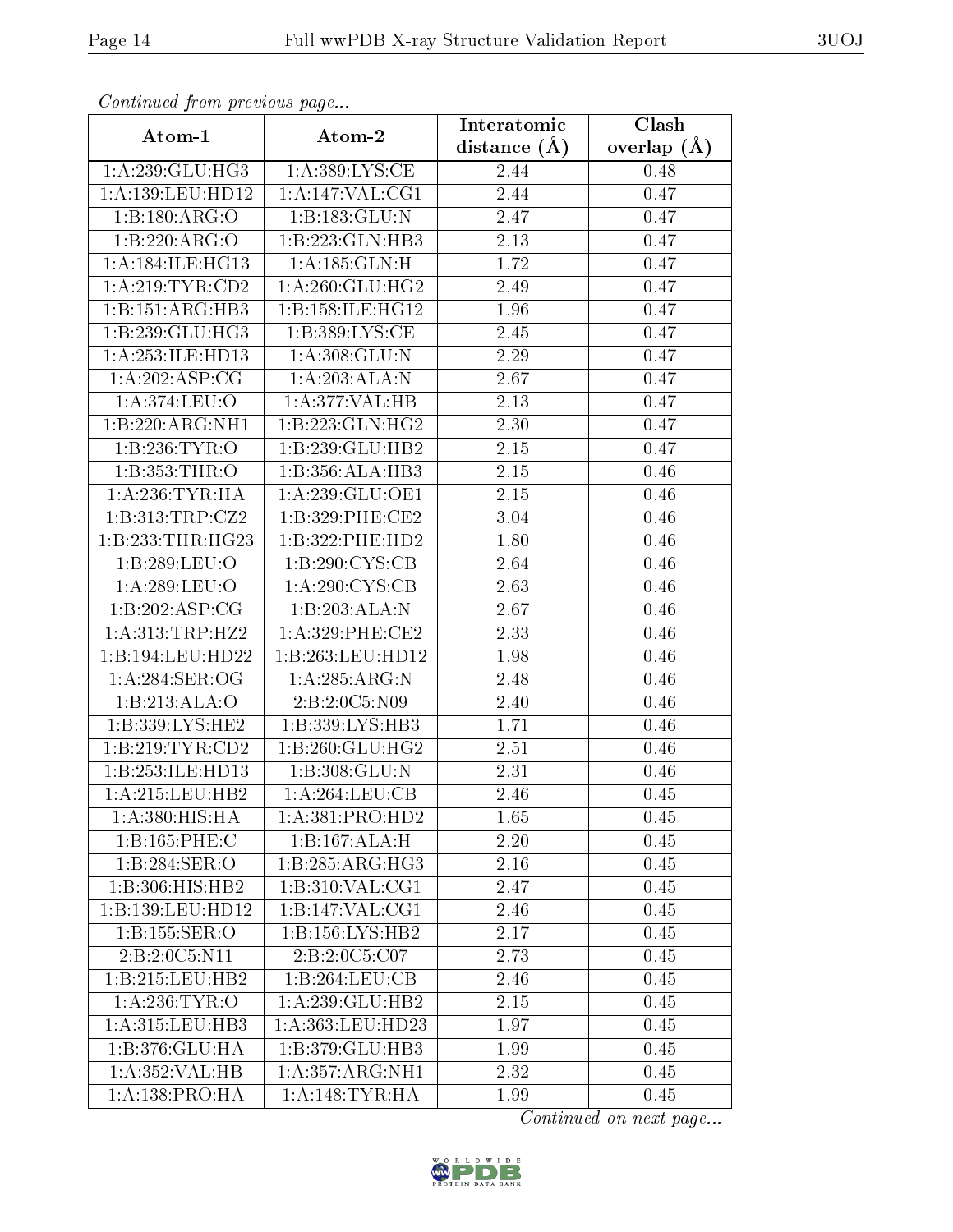| Continuea from previous page |                     | Interatomic    | Clash         |
|------------------------------|---------------------|----------------|---------------|
| Atom-1                       | Atom-2              | distance $(A)$ | overlap $(A)$ |
| 1:B:147:VAL:HG22             | 1:B:162:LYS:HG3     | 1.99           | 0.45          |
| 1: A:219: TYR:O              | 1: A: 223: GLN: HG2 | 2.17           | 0.45          |
| 1: B: 131: GLU: O            | 1:B:153:LYS:NZ      | 2.40           | 0.44          |
| 1: A: 233: THR: HG23         | 1:A:322:PHE:HD2     | 1.82           | 0.44          |
| 1:A:298:PRO:O                | 1:A:302:GLU:HB2     | 2.16           | 0.44          |
| 1: A: 339: LYS: HB3          | 1: A: 339: LYS: HE2 | 1.72           | 0.44          |
| 1:A:376:GLU:HA               | 1:A:379:GLU:HB3     | 2.00           | 0.44          |
| 1:B:275:PHE:CD1              | 1:B:276:GLY:N       | 2.85           | 0.44          |
| 1:A:165:PHE:C                | 1:A:167:ALA:H       | 2.20           | 0.44          |
| 1: B: 190: HIS: CG           | 1:B:191:PRO:HD2     | 2.52           | 0.44          |
| 1: A:194:LEU:HD22            | 1:A:263:LEU:HD12    | 1.98           | 0.44          |
| 1:B:181:GLU:O                | 1:B:184:ILE:HG12    | 2.18           | 0.44          |
| 1:B:253:ILE:HG22             | 1:B:254:HIS:CA      | 2.40           | 0.44          |
| 1:B:359:LEU:O                | 1:B:363:LEU:CD2     | 2.65           | 0.44          |
| 1:B:138:PRO:HA               | 1:B:148:TYR:HA      | 1.99           | 0.44          |
| 1:B:216:GLY:O                | 1:B:263:LEU:HA      | 2.17           | 0.44          |
| 1:B:228:PHE:CE2              | 1:B:236:TYR:CE2     | 3.03           | 0.44          |
| 1:A:177:GLN:HE21             | 1:A:178:LEU:N       | 2.12           | 0.44          |
| 1: A:239: GLU:HG3            | 1: A: 389: LYS: HE2 | 2.00           | 0.44          |
| 1: A:275: PHE:CD1            | 1: A:276: GLY:N     | 2.86           | 0.43          |
| 1:A:181:GLU:O                | 1: A:184: ILE: HG12 | 2.18           | 0.43          |
| 1:A:253:ILE:C                | 1: A:255: ARG:H     | 2.22           | 0.43          |
| 1:A:272:ILE:O                | 1:A:272:ILE:HG22    | 2.18           | 0.43          |
| 1:A:306:HIS:HB2              | 1: A:310: VAL:CG1   | 2.48           | 0.43          |
| 1:B:277:TRP:N                | 1:B:277:TRP:CE3     | 2.82           | 0.43          |
| 1:B:298:PRO:O                | 1:B:302:GLU:HB2     | 2.18           | 0.43          |
| 1:B:225:LEU:HD12             | 1:B:225:LEU:N       | 2.34           | 0.43          |
| 1:A:165:PHE:HB2              | 1: A:168: GLN: HB2  | 2.00           | 0.43          |
| 1:B:380:HIS:HA               | 1:B:381:PRO:HD2     | 1.65           | 0.43          |
| 1:B:165:PHE:HB2              | 1:B:168:GLN:HB2     | 1.99           | 0.43          |
| 1:B:225:LEU:N                | 1:B:225:LEU:CD1     | 2.82           | 0.43          |
| 1:B:196:LEU:HD22             | 1:B:275:PHE:CE2     | 2.54           | 0.43          |
| 1:B:238:THR:HG23             | 1:B:378:LEU:CD2     | 2.49           | 0.43          |
| 1:B:352:VAL:HB               | 1:B:357:ARG:NH1     | 2.34           | 0.43          |
| 1:A:147:VAL:H G22            | 1: A: 162: LYS: HG3 | 2.01           | 0.43          |
| 1:A:150:ALA:HB3              | 1:A:159:LEU:HD12    | 2.00           | 0.43          |
| 1: A:216: GLY:O              | 1: A:263:LEU:HA     | 2.18           | 0.43          |
| 1:A:277:TRP:N                | 1:A:277:TRP:CE3     | 2.82           | 0.43          |
| 1: A:315: LEU: HD23          | 1: A:315: LEU: HA   | 1.84           | 0.43          |
| 1: A: 190:HIS: CG            | 1:A:191:PRO:HD2     | 2.54           | 0.42          |
| 1:B:253:ILE:C                | 1:B:255:ARG:H       | 2.22           | 0.42          |

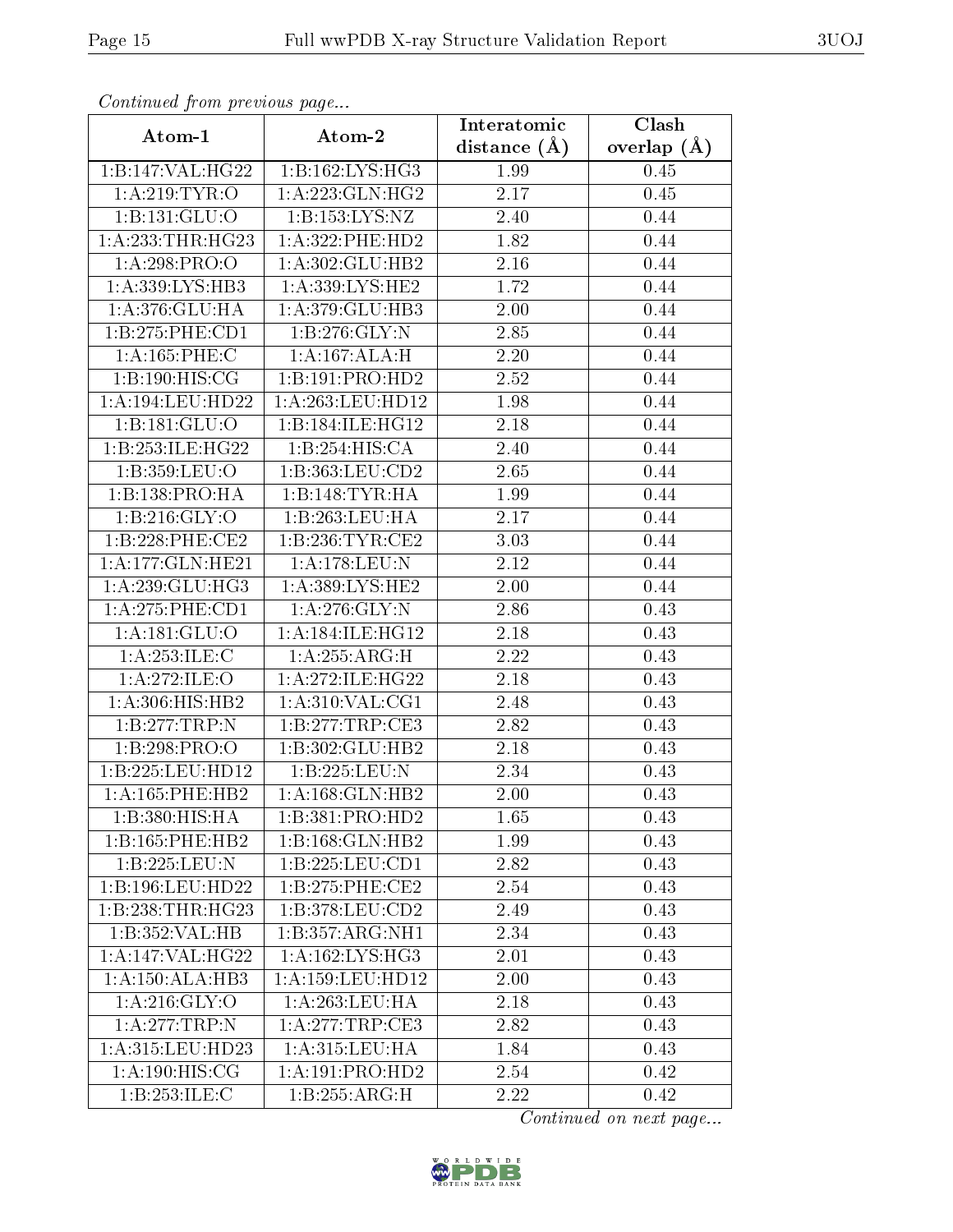| Communa from previous page |                             | Interatomic    | Clash         |
|----------------------------|-----------------------------|----------------|---------------|
| Atom-1                     | Atom-2                      | distance $(A)$ | overlap $(A)$ |
| 1:A:225:LEU:N              | 1:A:225:LEU:HD12            | 2.34           | 0.42          |
| 1: A:286:ARG:HB3           | 1:A:287:ASP:H               | 1.56           | 0.42          |
| 1:B:239:GLU:HG3            | 1:B:389:LYS:HE2             | $2.01\,$       | 0.42          |
| 1: A:196:LEU:HD22          | 1: A:275:PHE:CE2            | 2.53           | 0.42          |
| 1:A:238:THR:HG23           | 1:A:378:LEU:CD2             | 2.49           | 0.42          |
| 1:B:250:LYS:HD2            | 1:B:250:LYS:HA              | 1.59           | 0.42          |
| 1:B:371:ARG:HA             | 1:B:372:PRO:HD3             | 1.89           | 0.42          |
| 1:A:155:SER:O              | 1: A: 156: LYS: HB2         | 2.19           | 0.42          |
| 1:A:159:LEU:HD22           | 1: A:209: ILE: HG23         | 2.02           | 0.42          |
| 1:B:150:ALA:HB3            | 1:B:159:LEU:HD12            | 2.02           | 0.42          |
| 1:A:250:LYS:HD2            | $1:A:250:LY\overline{S:HA}$ | 1.59           | 0.42          |
| 1: A:225: LEU: CD1         | 1:A:225:LEU:N               | 2.83           | 0.41          |
| 1:A:340:ARG:HD2            | 1:A:345:GLU:HB2             | 2.01           | 0.41          |
| 1: A:216: GLY:O            | 1:A:264:LEU:N               | 2.51           | 0.41          |
| 1:B:275:PHE:CD1            | 1:B:275:PHE:C               | 2.93           | 0.41          |
| 1:B:313:TRP:HZ2            | 1:B:329:PHE:CE2             | 2.37           | 0.41          |
| 1:A:166:LYS:HA             | 1: A: 169: LEU: CB          | 2.37           | 0.41          |
| 1: A:180:ARG:HD3           | 1: A: 180: ARG: HA          | 1.81           | 0.41          |
| 1: A:231: GLN: HG2         | 1:A:386:ASN:O               | 2.20           | 0.41          |
| 1:B:159:LEU:HD22           | 1:B:209:ILE:HG23            | 2.03           | 0.41          |
| 1:B:177:GLN:HE21           | 1:B:178:LEU:N               | 2.12           | 0.41          |
| 1:B:310:VAL:HG23           | 1:B:311:ASP:H               | 1.83           | 0.41          |
| 1: A:371: ARG: HA          | 1:A:372:PRO:HD3             | 1.88           | 0.41          |
| 1:B:131:GLU:O              | 1: B: 153: LYS: HD2         | 2.21           | 0.41          |
| 1:B:192:ASN:O              | 1:B:271:LYS:HA              | 2.20           | 0.41          |
| 1:B:272:ILE:HG22           | 1:B:272:ILE:O               | 2.21           | 0.41          |
| 1:A:174:VAL:HG12           | 1:A:177:GLN:HE21            | 1.82           | 0.41          |
| 1: A:275:PHE:C             | 1:A:275:PHE:CD1             | 2.94           | 0.41          |
| 1:A:129:ALA:C              | 1:A:131:GLU:H               | 2.24           | 0.41          |
| 1:B:174:VAL:HG12           | 1:B:177:GLN:HE21            | 1.83           | 0.41          |
| $1: B:310: \sqrt{AL:CG2}$  | 1:B:311:ASP:N               | 2.84           | 0.41          |
| 1:A:318:LEU:HD23           | 1: A:318:LEU:HA             | 1.79           | 0.41          |
| 1:A:192:ASN:O              | 1: A:271: LYS: HA           | 2.20           | 0.41          |
| 1:A:296:LEU:HB3            | 1:A:301:ILE:HG23            | 2.03           | 0.40          |
| 1: A:196:LEU:HD12          | 1: A:209: ILE:O             | 2.20           | 0.40          |
| 1: A:344: VAL: CG1         | $1: A:346:$ PHE:CE2         | 2.94           | 0.40          |
| 1:B:340:ARG:HD2            | 1:B:345:GLU:HB2             | 2.02           | 0.40          |
| 1:B:165:PHE:O              | 1:B:204:THR:O               | 2.39           | 0.40          |
| 1:B:191:PRO:O              | 1: B:271: LYS: CE           | 2.70           | 0.40          |
| 1: A:181: GLU:HG3          | 1: A: 181: GLU:O            | 2.21           | 0.40          |
| 1:A:145:GLY:HA3            | 1:A:163:VAL:O               | 2.21           | 0.40          |

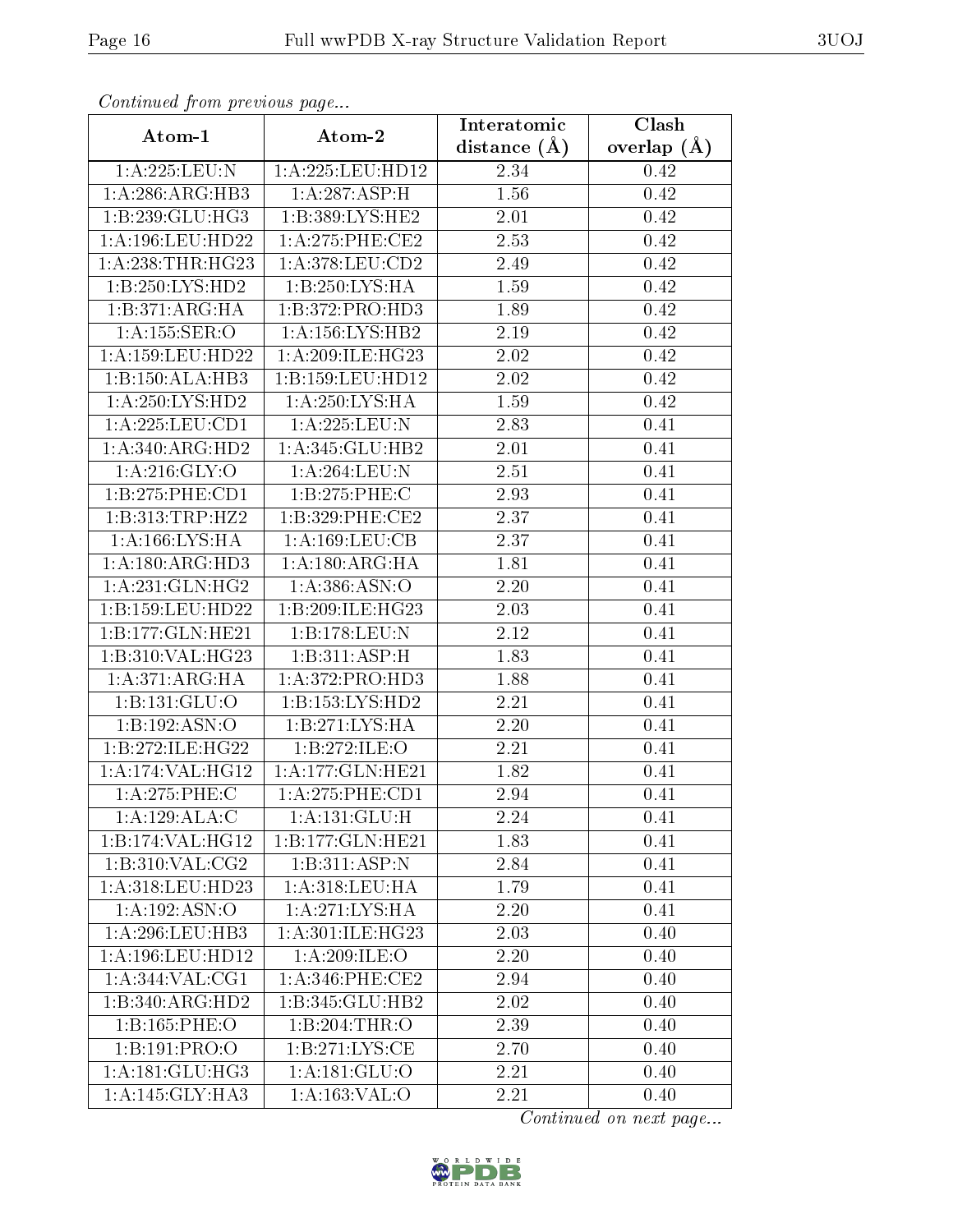Continued from previous page...

| Atom-1            | Atom-2           | Interatomic<br>distance (A) | ~lash=<br>overlap (A) |
|-------------------|------------------|-----------------------------|-----------------------|
| 1 R 318 LEU HD23. | 1 B 318 LEII H A |                             | 0.40                  |

There are no symmetry-related clashes.

### 5.3 Torsion angles  $(i)$

#### 5.3.1 Protein backbone  $(i)$

In the following table, the Percentiles column shows the percent Ramachandran outliers of the chain as a percentile score with respect to all X-ray entries followed by that with respect to entries of similar resolution.

The Analysed column shows the number of residues for which the backbone conformation was analysed, and the total number of residues.

| Mol | $\mid$ Chain | Analysed                                        |  |          | Favoured   Allowed   Outliers   Percentiles |
|-----|--------------|-------------------------------------------------|--|----------|---------------------------------------------|
|     |              | $261/279$ (94\%)   225 (86\%)   32 (12\%)       |  | $4(2\%)$ | 10 <br> 34                                  |
|     |              | $261/279$ $(94\%)$   225 $(86\%)$   32 $(12\%)$ |  | $4(2\%)$ | 34<br>10 <sup>1</sup>                       |
| All | All          | $522/558$ (94\%)   450 (86\%)   64 (12\%)       |  | $8(2\%)$ | 34<br>10 <sup>1</sup>                       |

All (8) Ramachandran outliers are listed below:

| Mol | Chain | Res | Type             |
|-----|-------|-----|------------------|
| 1   | В     | 285 | $AR\overline{G}$ |
| 1   | В     | 286 | $\rm{ARG}$       |
| 1   | А     | 285 | <b>ARG</b>       |
| 1   | А     | 286 | $\rm{ARG}$       |
| 1   | А     | 290 | <b>CYS</b>       |
|     | В     | 290 | <b>CYS</b>       |
|     | А     | 341 | ILE              |
|     |       | 341 | ILE              |

#### 5.3.2 Protein sidechains  $(i)$

In the following table, the Percentiles column shows the percent sidechain outliers of the chain as a percentile score with respect to all X-ray entries followed by that with respect to entries of similar resolution.

The Analysed column shows the number of residues for which the sidechain conformation was analysed, and the total number of residues.

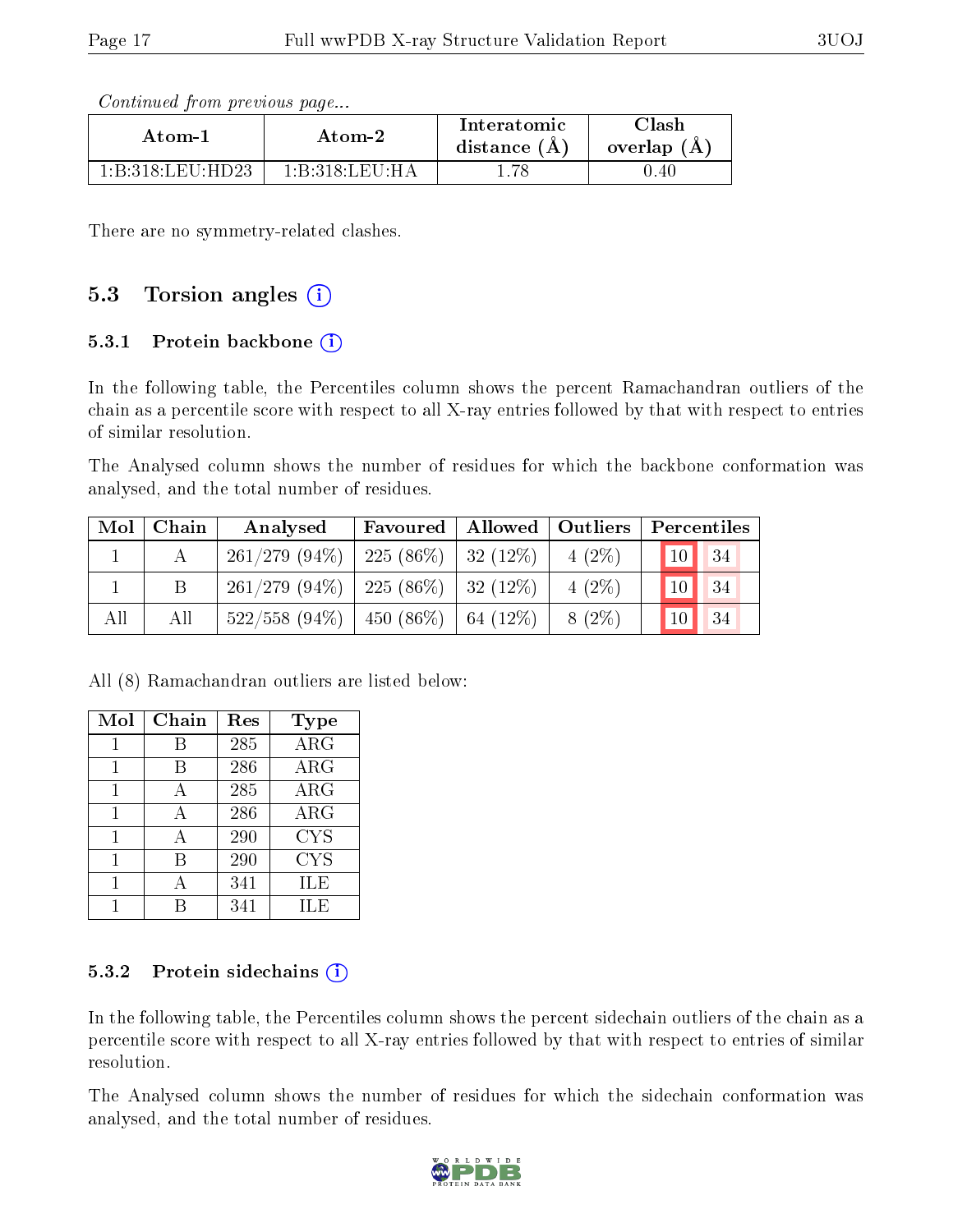| Mol | Chain | Analysed        | Rotameric   Outliers |           | Percentiles                     |  |  |
|-----|-------|-----------------|----------------------|-----------|---------------------------------|--|--|
|     |       | $232/247(94\%)$ | $216(93\%)$          | 16 $(7%)$ | $\mathbf{I}_{15}$<br>$\vert$ 41 |  |  |
|     |       | $232/247(94\%)$ | 219 $(94\%)$         | $13(6\%)$ | 52<br>121                       |  |  |
| All | All   | $464/494(94\%)$ | 435 $(94\%)$         | 29 $(6%)$ | 18<br>46                        |  |  |

All (29) residues with a non-rotameric sidechain are listed below:

| Mol            | Chain                   | Type<br>$\operatorname{Res}% \left( \mathcal{N}\right) \equiv\operatorname{Res}(\mathcal{N}_{0})\left( \mathcal{N}_{0}\right) ^{2}$ |                         |
|----------------|-------------------------|-------------------------------------------------------------------------------------------------------------------------------------|-------------------------|
| $\mathbf{1}$   | $\overline{\rm A}$      | 137                                                                                                                                 | $\overline{\text{ARG}}$ |
| $\mathbf{1}$   | $\boldsymbol{A}$        | 146                                                                                                                                 | <b>ASN</b>              |
| $\overline{1}$ | $\overline{A}$          | 170                                                                                                                                 | $\overline{{\rm GLU}}$  |
| $\mathbf 1$    | $\overline{A}$          | 174                                                                                                                                 | <b>VAL</b>              |
| $\overline{1}$ | $\overline{A}$          | 177                                                                                                                                 | $\overline{\text{GLN}}$ |
| $\overline{1}$ | $\overline{A}$          | $222\,$                                                                                                                             | <b>LEU</b>              |
| $\overline{1}$ | $\overline{A}$          | 255                                                                                                                                 | $\overline{\rm{ARG}}$   |
| $\overline{1}$ | $\overline{A}$          | 269                                                                                                                                 | $\overline{\text{GLU}}$ |
| $\mathbf{1}$   | $\overline{A}$          | 272                                                                                                                                 | ILE                     |
| $\overline{1}$ | $\overline{A}$          | 275                                                                                                                                 | PHE                     |
| $\overline{1}$ | $\overline{A}$          | 290                                                                                                                                 | $\overline{\text{CYS}}$ |
| $\overline{1}$ | $\overline{A}$          | 292                                                                                                                                 | <b>THR</b>              |
| $\overline{1}$ | $\overline{A}$          | 294                                                                                                                                 | $\overline{\text{ASP}}$ |
| $\mathbf{1}$   | $\overline{A}$          | 304                                                                                                                                 | $\rm{ARG}$              |
| $\overline{1}$ | $\overline{A}$          | $\overline{312}$                                                                                                                    | $\overline{\text{LEU}}$ |
| $\overline{1}$ | $\overline{A}$          | 336                                                                                                                                 | $\overline{\text{GLU}}$ |
| $\mathbf 1$    | $\overline{\mathrm{B}}$ | 137                                                                                                                                 | $\rm{ARG}$              |
| $\overline{1}$ | $\overline{\mathbf{B}}$ | 146                                                                                                                                 | <b>ASN</b>              |
| $\mathbf 1$    | $\overline{\mathrm{B}}$ | 170                                                                                                                                 | $\overline{\text{GLU}}$ |
| $\overline{1}$ | $\overline{\mathrm{B}}$ | 174                                                                                                                                 | $\overline{\text{VAL}}$ |
| $\mathbf 1$    | $\overline{\mathbf{B}}$ | 177                                                                                                                                 | $\overline{\text{GLN}}$ |
| $\overline{1}$ | $\overline{\mathrm{B}}$ | $\overline{222}$                                                                                                                    | LEU                     |
| $\overline{1}$ | $\overline{\mathrm{B}}$ | 255                                                                                                                                 | $\overline{\rm{ARG}}$   |
| $\overline{1}$ | $\overline{\rm B}$      | 269                                                                                                                                 | $\overline{\text{GLU}}$ |
| $\overline{1}$ | $\overline{\mathrm{B}}$ | 275                                                                                                                                 | PHE                     |
| $\overline{1}$ | $\overline{\mathrm{B}}$ | 290                                                                                                                                 | $\overline{\text{CYS}}$ |
| $\overline{1}$ | $\overline{\mathrm{B}}$ | 292                                                                                                                                 | <b>THR</b>              |
| $\overline{1}$ | $\overline{B}$          | $\overline{312}$                                                                                                                    | LEU                     |
| $\overline{1}$ | $\overline{\mathrm{B}}$ | 336                                                                                                                                 | $\overline{{\rm GLU}}$  |

Some sidechains can be flipped to improve hydrogen bonding and reduce clashes. All (4) such sidechains are listed below:

| Mol | Chain | Res | Type |
|-----|-------|-----|------|
|     |       |     |      |

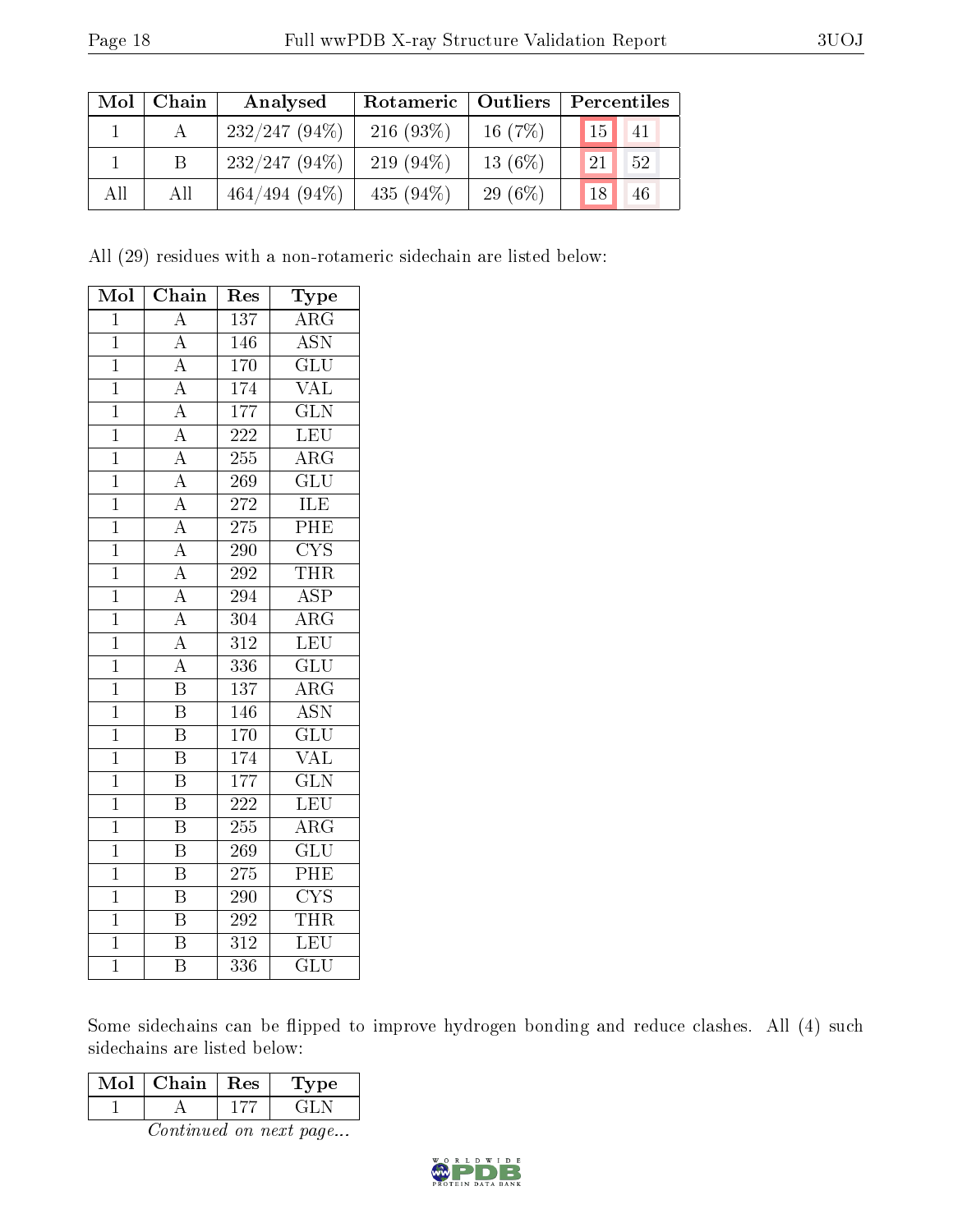Continued from previous page...

| Mol | Chain | Res | Type |
|-----|-------|-----|------|
|     |       | 248 | НIS  |
|     |       | 177 | GLN  |
|     |       | 248 | HIS  |

#### $5.3.3$  RNA  $(i)$

There are no RNA molecules in this entry.

### 5.4 Non-standard residues in protein, DNA, RNA chains (i)

There are no non-standard protein/DNA/RNA residues in this entry.

#### 5.5 Carbohydrates (i)

There are no carbohydrates in this entry.

## 5.6 Ligand geometry (i)

2 ligands are modelled in this entry.

In the following table, the Counts columns list the number of bonds (or angles) for which Mogul statistics could be retrieved, the number of bonds (or angles) that are observed in the model and the number of bonds (or angles) that are dened in the Chemical Component Dictionary. The Link column lists molecule types, if any, to which the group is linked. The Z score for a bond length (or angle) is the number of standard deviations the observed value is removed from the expected value. A bond length (or angle) with  $|Z| > 2$  is considered an outlier worth inspection. RMSZ is the root-mean-square of all Z scores of the bond lengths (or angles).

| Mol |      | $\mid$ Chain $\mid$ |             |      |            | Bond lengths |                        |          | Bond angles |          |
|-----|------|---------------------|-------------|------|------------|--------------|------------------------|----------|-------------|----------|
|     | Type |                     | $\vert$ Res | Link | Counts     | RMSZ         | $\# Z  > 2$            | Counts   | RMSZ        | # Z      |
|     | 0C5  |                     |             |      | 25, 27, 27 | 2.16         | $(16\%)$<br>41         | 33,36,36 | 2.15        | $(21\%)$ |
|     | 0C5  |                     | ↵           |      | 25, 27, 27 | 2.20         | $(16\%)$<br>$\sqrt{2}$ | 33,36,36 | 2.18        | (9 (27%) |

In the following table, the Chirals column lists the number of chiral outliers, the number of chiral centers analysed, the number of these observed in the model and the number defined in the Chemical Component Dictionary. Similar counts are reported in the Torsion and Rings columns. '-' means no outliers of that kind were identified.

|                                                     |             |                   |  |  | Mol   Type   Chain   Res   Link   Chirals | Torsions                               | $\mathbf{Rings}$ |  |  |
|-----------------------------------------------------|-------------|-------------------|--|--|-------------------------------------------|----------------------------------------|------------------|--|--|
|                                                     | $2 \pm 0C5$ | $A \mid 1 \mid -$ |  |  |                                           | $\frac{2}{10}/\frac{14}{14}$   0/3/3/3 |                  |  |  |
| $\alpha$ . The same decomposed is a set of $\alpha$ |             |                   |  |  |                                           |                                        |                  |  |  |

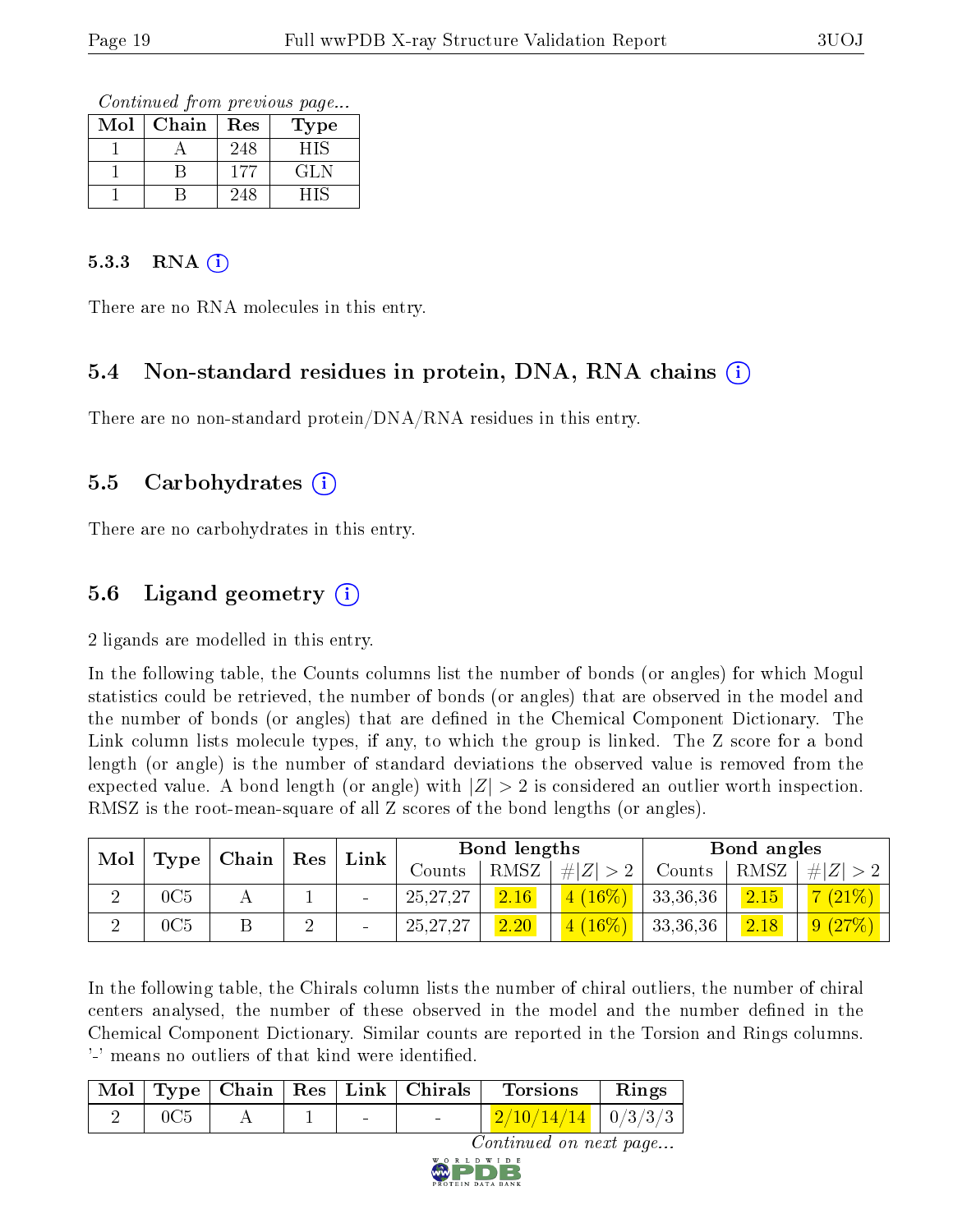Continued from previous page...

|  |  |        | Mol   Type   Chain   Res   Link   Chirals | Torsions                         | Rings |
|--|--|--------|-------------------------------------------|----------------------------------|-------|
|  |  | $\sim$ |                                           | $\frac{1}{2}/10/14/14$   0/3/3/3 |       |

All (8) bond length outliers are listed below:

| Mol            | Chain | Res            | Type | Atoms                | Z       | Observed $(A)$ | Ideal(A) |
|----------------|-------|----------------|------|----------------------|---------|----------------|----------|
| $\overline{2}$ | В     | $\overline{2}$ | 0C5  | $C12-N13$            | 7.97    | 1.52           | 1.38     |
| $\overline{2}$ | А     |                | 0C5  | $C12-N13$            | 7.89    | 1.52           | 1.38     |
| $\overline{2}$ | В     | 2              | 0C5  | $C19-C20$            | 5.05    | 1.52           | 1.44     |
| $\mathcal{P}$  | А     |                | 0C5  | $C19-C20$            | 4.77    | 1.51           | 1.44     |
| $\mathcal{P}$  | В     | 2              | 0C5  | $C10-N09$            | 3.77    | 1.44           | 1.36     |
| $\overline{2}$ | A     |                | 0C5  | $C10-N09$            | 3.70    | 1.44           | 1.36     |
| $\overline{2}$ | А     |                | 0C5  | $C20-N21$            | $-2.63$ | 1.08           | 1.14     |
| $\overline{2}$ | В     | 2              | 0C5  | $\overline{C}20-N21$ | $-2.58$ | 1.08           | 1.14     |

All (16) bond angle outliers are listed below:

| Mol            | Chain | Res            | Type | Atoms                                             | Z       | Observed $(°)$ | Ideal $({}^{\circ})$ |
|----------------|-------|----------------|------|---------------------------------------------------|---------|----------------|----------------------|
| $\overline{2}$ | B     | $\overline{2}$ | 0C5  | $C23-C22-C12$                                     | 6.79    | 121.20         | 116.76               |
| $\overline{2}$ | А     | 1              | 0C5  | $C23-C22-C12$                                     | 5.98    | 120.68         | 116.76               |
| $\overline{2}$ | B     | $\overline{2}$ | 0C5  | $C23-N24-C10$                                     | 5.23    | 120.09         | 115.45               |
| $\overline{2}$ | А     | $\mathbf{1}$   | 0C5  | $C23-N24-C10$                                     | 5.17    | 120.03         | 115.45               |
| $\overline{2}$ | B     | $\overline{2}$ | 0C5  | C <sub>22</sub> -C <sub>23</sub> -N <sub>24</sub> | $-4.59$ | 118.26         | 123.96               |
| $\overline{2}$ | А     | 1              | 0C5  | C <sub>22</sub> -C <sub>23</sub> -N <sub>24</sub> | $-4.38$ | 118.52         | 123.96               |
| $\overline{2}$ | А     | $\overline{1}$ | 0C5  | $N24-C10-N11$                                     | $-4.23$ | 122.54         | 126.55               |
| $\overline{2}$ | B     | $\overline{2}$ | 0C5  | $N24$ -C10-N11                                    | $-3.85$ | 122.90         | 126.55               |
| $\overline{2}$ | B     | $\overline{2}$ | 0C5  | $C22-C12-N11$                                     | $-3.60$ | 117.10         | 123.16               |
| $\overline{2}$ | A     | $\mathbf{1}$   | 0C5  | $C22-C12-N11$                                     | $-3.49$ | 117.27         | 123.16               |
| $\overline{2}$ | А     | 1              | 0C5  | $C10-N11-C12$                                     | 2.35    | 120.95         | 116.28               |
| $\overline{2}$ | А     | 1              | 0C5  | $C04-C03-C02$                                     | $-2.25$ | 117.35         | 120.37               |
| $\overline{2}$ | B     | $\overline{2}$ | 0C5  | C08-N09-C10                                       | $-2.24$ | 122.73         | 129.23               |
| $\overline{2}$ | B     | $\overline{2}$ | 0C5  | $C10-N11-C12$                                     | 2.09    | 120.44         | 116.28               |
| $\overline{2}$ | B     | $\overline{2}$ | 0C5  | N <sub>13</sub> -C <sub>12</sub> -N <sub>11</sub> | 2.09    | 122.84         | 116.95               |
| $\overline{2}$ | B     | $\overline{2}$ | 0C5  | $C19-C14-N13$                                     | 2.04    | 121.15         | 118.30               |

There are no chirality outliers.

All (4) torsion outliers are listed below:

| Mol | Chain | Res | Type | Atoms                                                              |
|-----|-------|-----|------|--------------------------------------------------------------------|
|     |       |     | 0C5  | $N24-C10-N09-C08$                                                  |
|     |       |     | 0C5  | N <sub>11</sub> -C <sub>10</sub> -N <sub>09</sub> -C <sub>08</sub> |
|     |       |     | 0C5  | $N24-C10-N09-C08$                                                  |

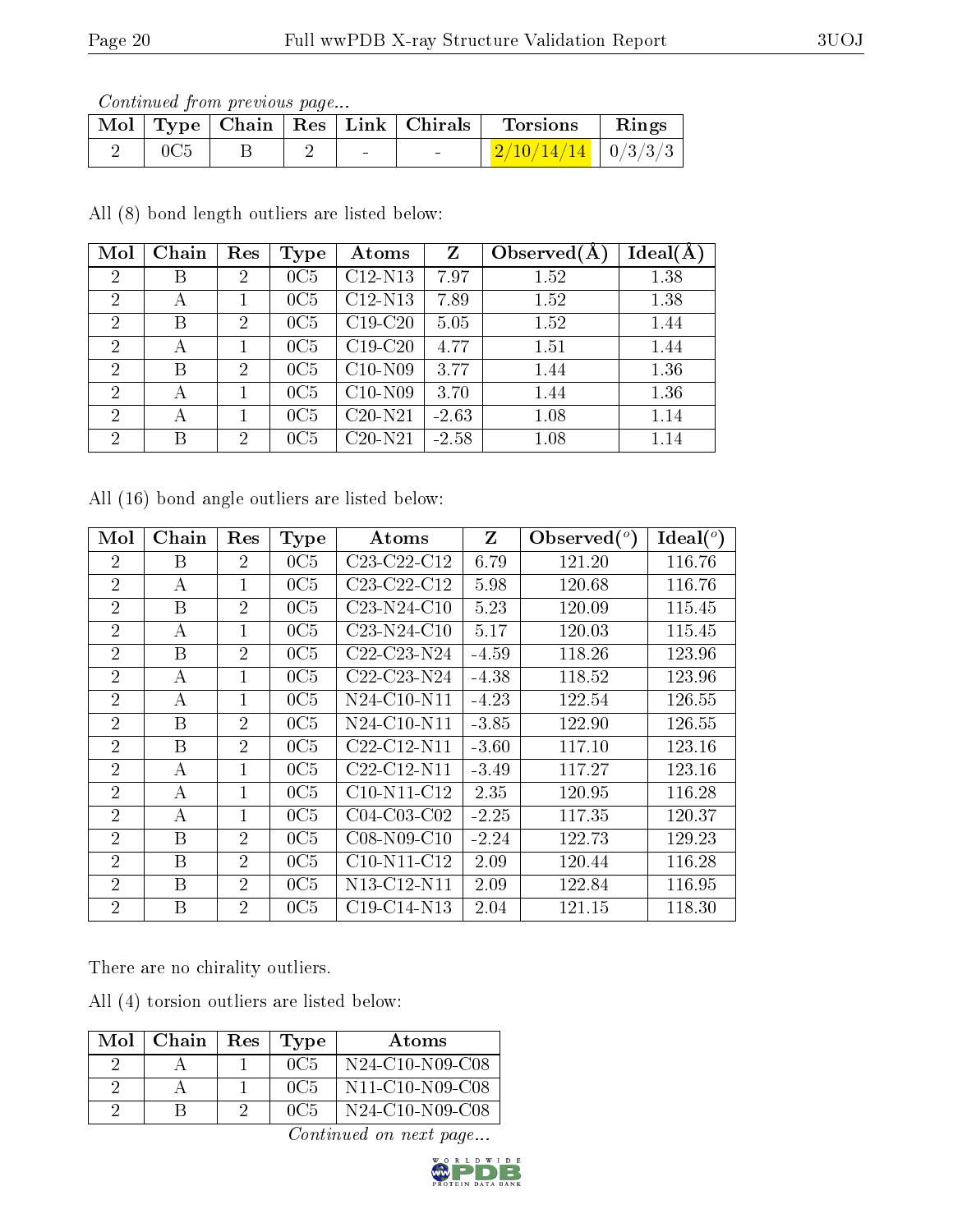Continued from previous page...

| $\text{Mol}$   Chain   Res   Type |  | Atoms             |
|-----------------------------------|--|-------------------|
|                                   |  | $N11-C10-N09-C08$ |

There are no ring outliers.

2 monomers are involved in 4 short contacts:

|  |  | Mol   Chain   Res   Type   Clashes   Symm-Clashes |
|--|--|---------------------------------------------------|
|  |  |                                                   |
|  |  |                                                   |

The following is a two-dimensional graphical depiction of Mogul quality analysis of bond lengths, bond angles, torsion angles, and ring geometry for all instances of the Ligand of Interest. In addition, ligands with molecular weight > 250 and outliers as shown on the validation Tables will also be included. For torsion angles, if less then 5% of the Mogul distribution of torsion angles is within 10 degrees of the torsion angle in question, then that torsion angle is considered an outlier. Any bond that is central to one or more torsion angles identified as an outlier by Mogul will be highlighted in the graph. For rings, the root-mean-square deviation (RMSD) between the ring in question and similar rings identified by Mogul is calculated over all ring torsion angles. If the average RMSD is greater than 60 degrees and the minimal RMSD between the ring in question and any Mogul-identified rings is also greater than 60 degrees, then that ring is considered an outlier. The outliers are highlighted in purple. The color gray indicates Mogul did not find sufficient equivalents in the CSD to analyse the geometry.



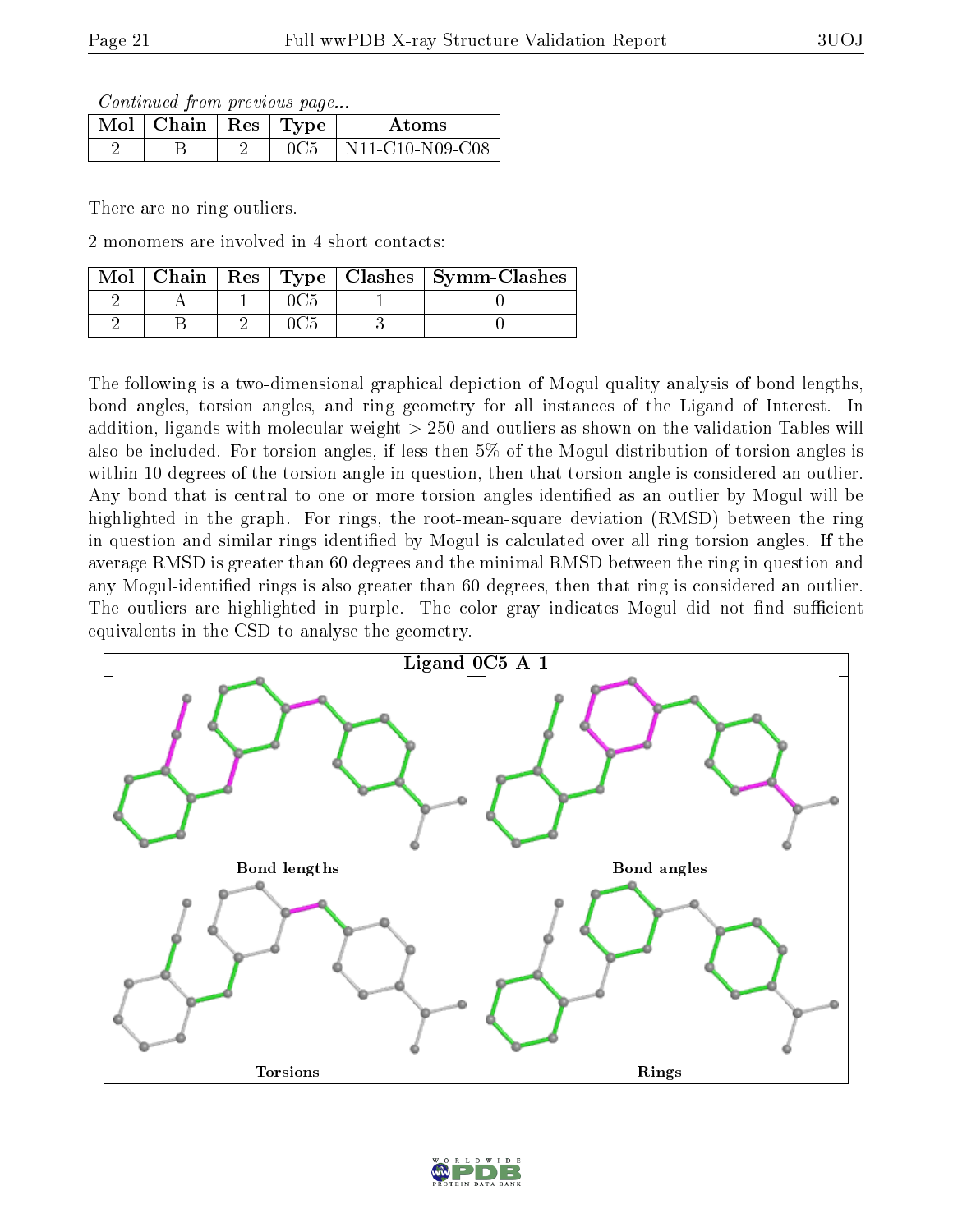

# 5.7 [O](https://www.wwpdb.org/validation/2017/XrayValidationReportHelp#nonstandard_residues_and_ligands)ther polymers (i)

There are no such residues in this entry.

## 5.8 Polymer linkage issues (i)

There are no chain breaks in this entry.

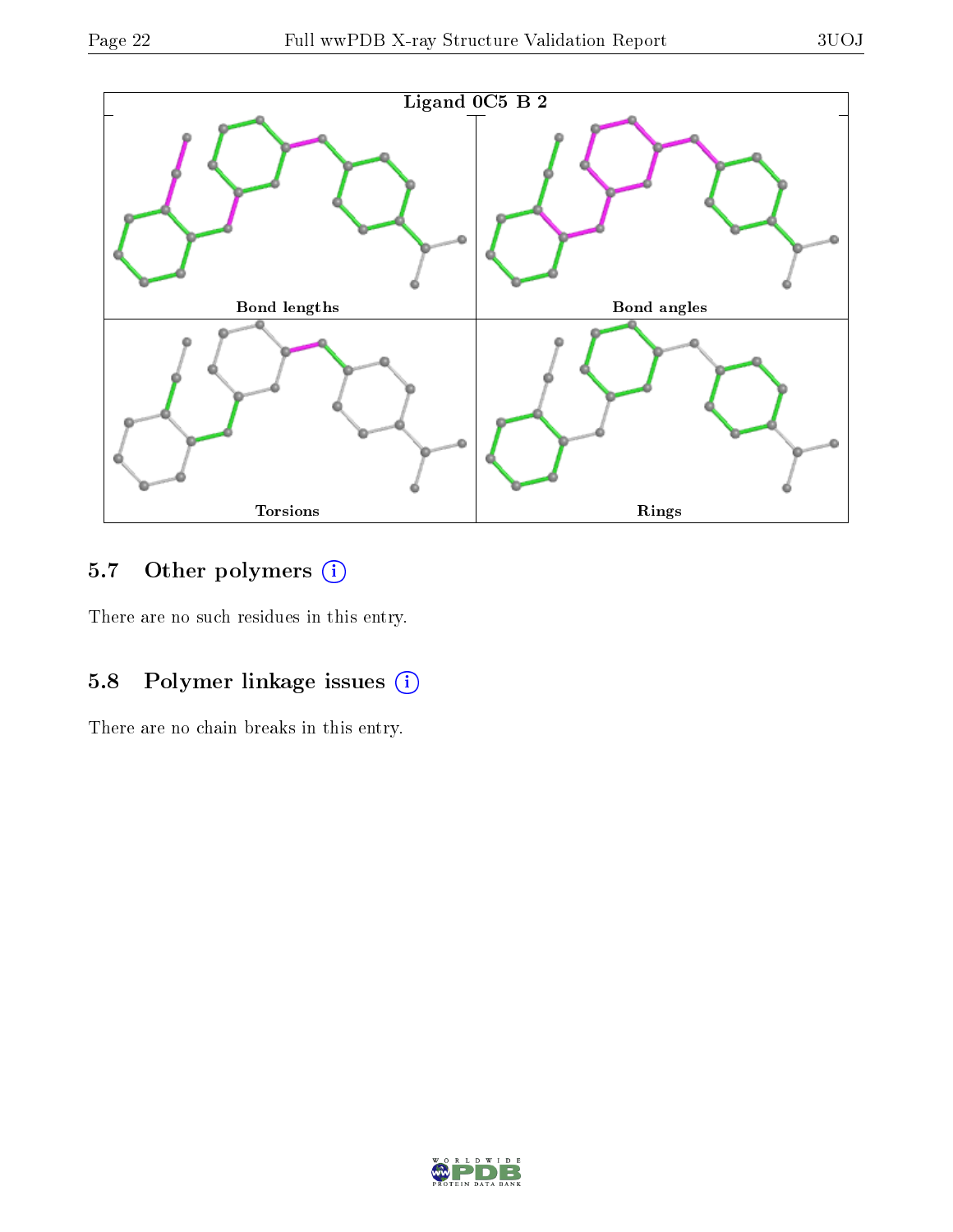# 6 Fit of model and data  $(i)$

# 6.1 Protein, DNA and RNA chains  $(i)$

In the following table, the column labelled  $#RSRZ> 2'$  contains the number (and percentage) of RSRZ outliers, followed by percent RSRZ outliers for the chain as percentile scores relative to all X-ray entries and entries of similar resolution. The OWAB column contains the minimum, median,  $95<sup>th</sup>$  percentile and maximum values of the occupancy-weighted average B-factor per residue. The column labelled ' $Q< 0.9$ ' lists the number of (and percentage) of residues with an average occupancy less than 0.9.

| Mol | Chain | Analysed        | $<$ RSRZ $>$ | # $RSRZ>2$            | $OWAB(A^2)$      | $\rm Q\textcolor{black}{<}0.9$ |
|-----|-------|-----------------|--------------|-----------------------|------------------|--------------------------------|
|     |       | $263/279(94\%)$ | $-0.13$      | $8(3\%)$<br>50<br>45  | 33, 62, 113, 171 |                                |
|     |       | $263/279(94\%)$ | $-0.11$      | $7(2\%)$ 54<br>50     | 33, 62, 112, 171 |                                |
| All | All   | $526/558(94\%)$ | $-0.12$      | $15(2\%)$<br>51<br>47 | 33, 62, 113, 171 |                                |

All (15) RSRZ outliers are listed below:

| Mol            | ${\rm Chain}$  | Res | <b>Type</b> | <b>RSRZ</b> |
|----------------|----------------|-----|-------------|-------------|
| 1              | А              | 286 | $\rm{ARG}$  | 8.0         |
| $\mathbf{1}$   | Β              | 284 | SER.        | 6.9         |
| $\mathbf{1}$   | B              | 285 | $\rm{ARG}$  | 6.5         |
| $\mathbf{1}$   | А              | 284 | <b>SER</b>  | 6.4         |
| $\overline{1}$ | B              | 286 | ${\rm ARG}$ | 6.0         |
| $\mathbf 1$    | $\bf{A}$       | 289 | LEU         | 3.7         |
| $\overline{1}$ | $\overline{A}$ | 288 | THR         | 3.4         |
| $\overline{1}$ | А              | 285 | ${\rm ARG}$ | $3.4\,$     |
| $\mathbf{1}$   | Β              | 288 | THR         | 3.1         |
| $\mathbf{1}$   | $\overline{A}$ | 277 | $\rm TRP$   | 2.7         |
| $\mathbf{1}$   | А              | 290 | <b>CYS</b>  | 2.4         |
| $\mathbf{1}$   | Β              | 305 | MET         | 2.2         |
| $\mathbf{1}$   | В              | 289 | LEU         | 2.2         |
| $\mathbf 1$    | В              | 283 | SER         | 2.1         |
| $\mathbf{1}$   | А              | 199 | TYR         | 2.0         |

### 6.2 Non-standard residues in protein, DNA, RNA chains (i)

There are no non-standard protein/DNA/RNA residues in this entry.

### 6.3 Carbohydrates  $(i)$

There are no carbohydrates in this entry.

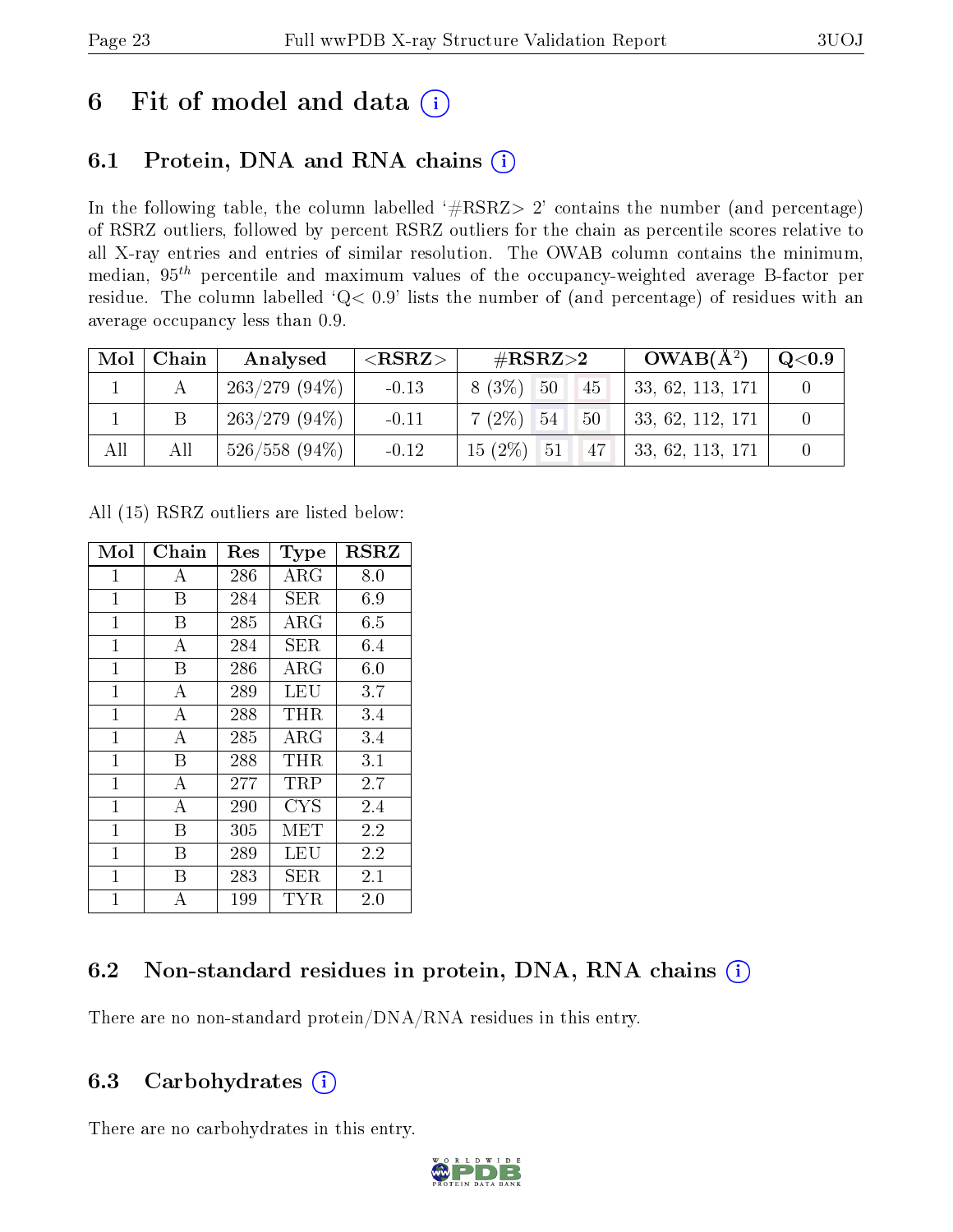## 6.4 Ligands  $(i)$

In the following table, the Atoms column lists the number of modelled atoms in the group and the number defined in the chemical component dictionary. The B-factors column lists the minimum, median,  $95<sup>th</sup>$  percentile and maximum values of B factors of atoms in the group. The column labelled  $Q < 0.9$ ' lists the number of atoms with occupancy less than 0.9.

| Mol | Type   Chain | $\mid$ Res $\mid$ Atoms $\mid$ | $ \text{ RSCC } $ | $\mid$ RSR $\mid$ B-factors( $\rm \AA^2)$ ) | $\mid \text{Q} {<} 0.9$ |
|-----|--------------|--------------------------------|-------------------|---------------------------------------------|-------------------------|
|     |              | 25/25                          | 0.97              | 26, 44, 53, 62                              |                         |
|     |              | 25/25                          | -0.97             | 28, 43, 52, 60                              |                         |

The following is a graphical depiction of the model fit to experimental electron density of all instances of the Ligand of Interest. In addition, ligands with molecular weight  $> 250$  and outliers as shown on the geometry validation Tables will also be included. Each fit is shown from different orientation to approximate a three-dimensional view.